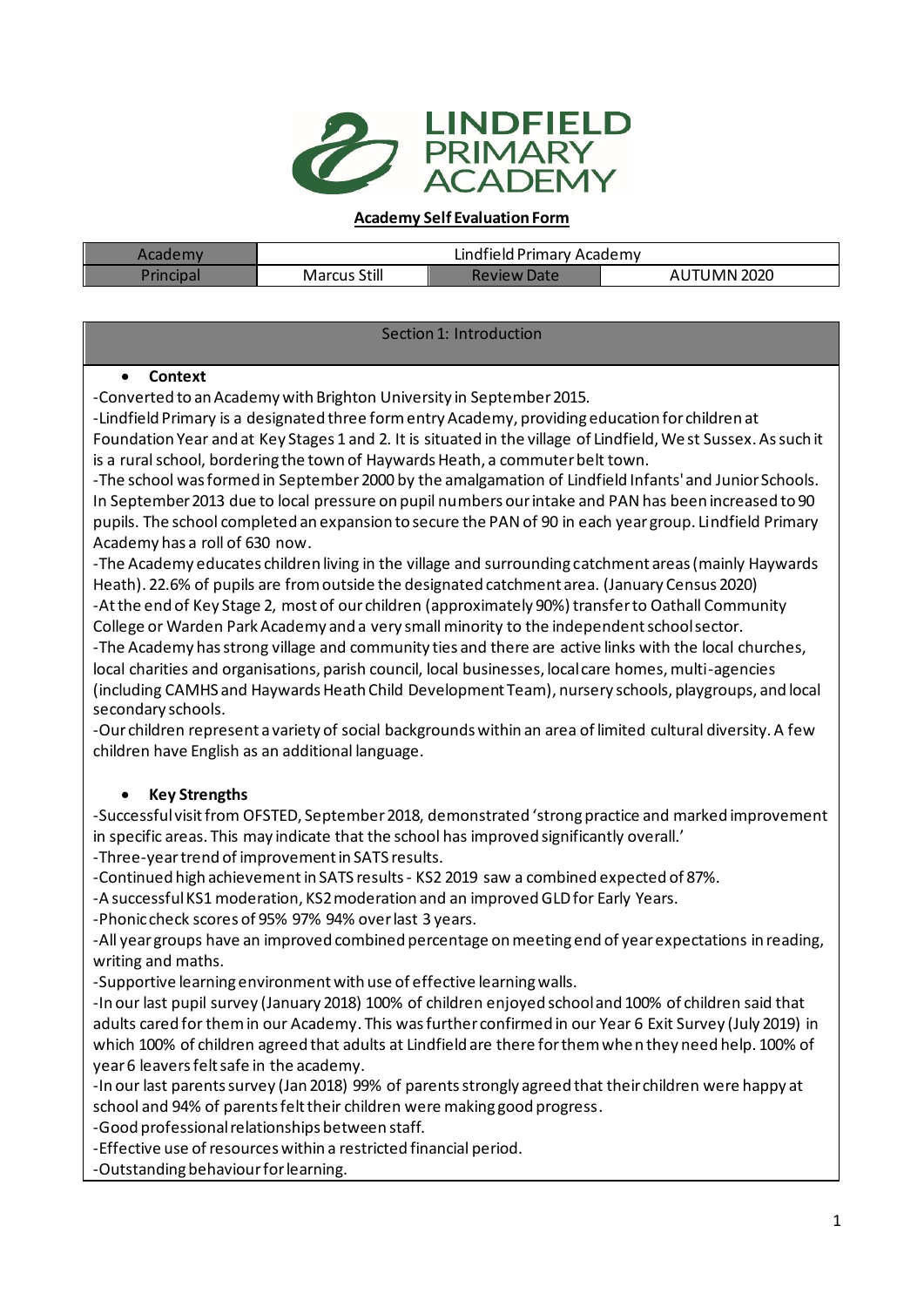-Good attendance of 96.8% for the Academy over 2018-19.

-Attendance for Autumn Term 2018 was 97.7%. Despite a significant sickness bug, overall attendance by the end of the Spring Term was still 96.6% Summer Term attendance was 97.4%.

-Attendance for 2019-20 was 96.6% up to the suspension of term in March 2020.

-During COVID-19, attendance for the returning year groups of Yr R, 1 and 6 was at least 85.1% per week with numbers continually increasing.

-Ongoing review of our creative curriculum, which strives to be relevant, aspirational, varied and engaging and so inspire children's love of learning. It continues to develop English skills and promotes key quality texts to support the progress in reading and writing. Learning Journals, Science and English book scrutiny celebrate the importance of writing across the different subjects. Ofsted in 2018 commented, "There has been a year-on-year improvement in pupils' outcomes. In 2018, provisional data suggests that pupils in Year 6 made strong progress in reading, writing and mathematics. Work in pupils' books, as well as performance information provided by the school, shows that pupils in all year groups make sustained and rapid progress in English and mathematics."

#### • **Areas for Improvement 2018-19**

Key Target 1-Maintain a high standard of quality first teaching throughout the academy. Key Target 2-To maintain the significant improvement in results in English and mathematics. Key Target 3-To further develop SEN provision to ensure the best progress for pupils. Key Target 4-To maintain and develop our engaging, broad and balanced curriculum.

#### • **Areas for Improvement 2019-20**

**Key Target 1- To continue to enrich children's Knowledge and Understanding through a rich, broad and balanced curriculum.**

**Key Target 2- To ensure a rigorous approach to early reading and strengthen learners' confidence, fluency and enjoyment in reading and writing across the curriculum.**

**Key Target 3- Resilience and Rise- To ensure SEND children are supported in developing good selfregulation, make progress and achieve the very best outcomes.**

**Key Target 4- To ensure stretch, challenge, ambition and achievement for more able pupil premium children.**

|                            | Section 2: Areas for whole school development                                      |
|----------------------------|------------------------------------------------------------------------------------|
|                            |                                                                                    |
| <b>Key Target 1</b>        | Despite praise for the curriculum in Ofsted feedback, leadership want to           |
| To continue to enrich      | continue to develop the curriculum. Specific subjects will be in focus this        |
| children's Knowledge       | year.                                                                              |
| and Understanding          | Curriculum review focus will include:                                              |
| through a rich, broad      | -Curriculum Intent                                                                 |
| and balanced               | -Curriculum Implementation                                                         |
| curriculum.                | -Curriculum Impact                                                                 |
| Focus: MFL,                | -knowledge passports                                                               |
| <b>COMPUTING, HISTORY,</b> | -pupil voice and work                                                              |
| <b>GEOGRAPHY</b> and       | -wider curriculum assessment                                                       |
| <b>SCIENCE</b>             | -subject leader development                                                        |
|                            |                                                                                    |
| Key Target 2               | Continue to develop a love of reading for pleasure across the academy.             |
|                            | Revisit training of all staff in teaching of phonics and early reading strategies. |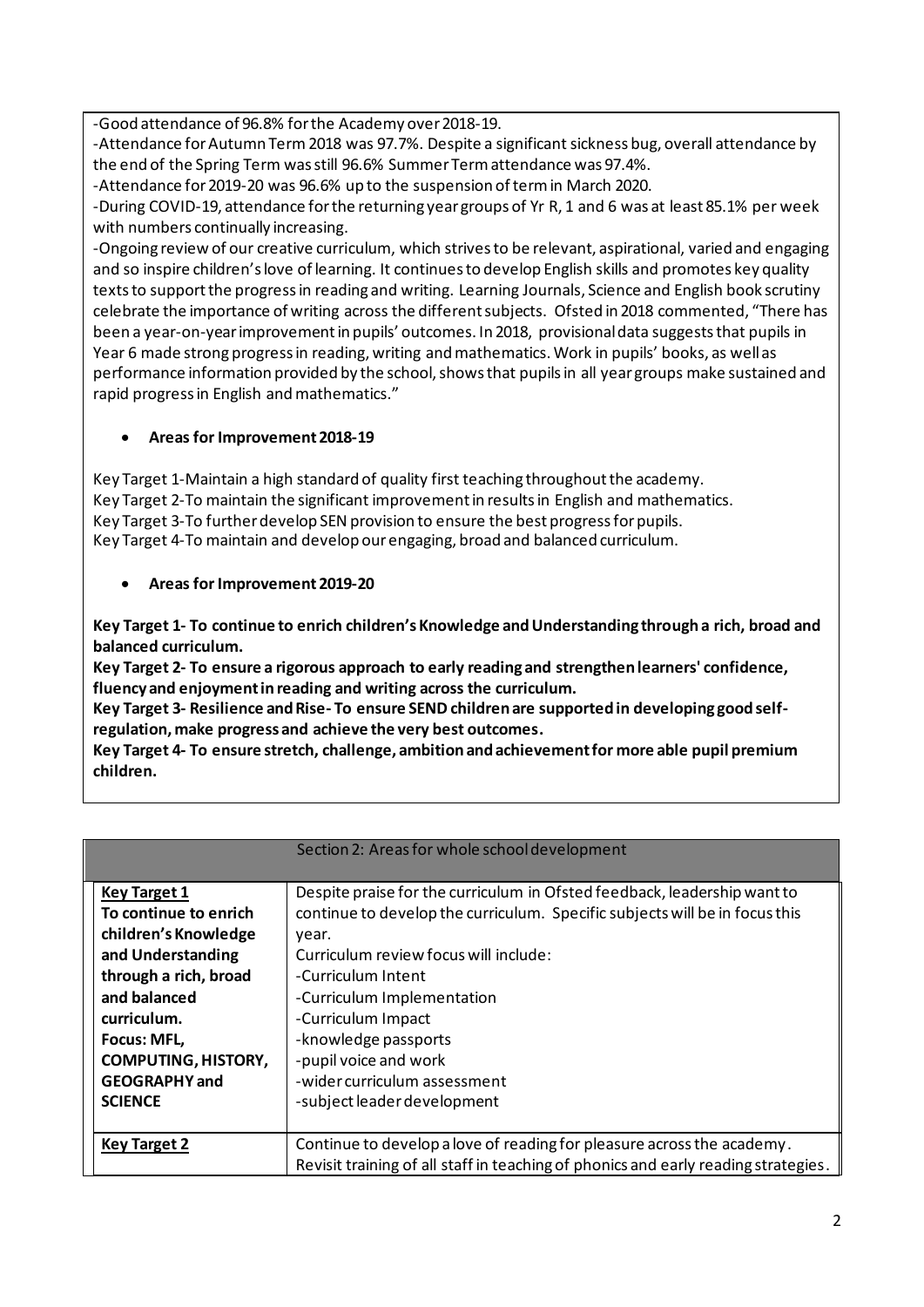| To ensure a rigorous          | Maintain standards above national.                                          |
|-------------------------------|-----------------------------------------------------------------------------|
| approach to early             | To further develop use of the library.                                      |
| reading and strengthen        |                                                                             |
| learners' confidence,         |                                                                             |
| fluency and enjoyment         |                                                                             |
| in reading and writing        |                                                                             |
| across the curriculum.        |                                                                             |
| <b>Key Target 3</b>           | An academy wide commitment to SEND pupils being in the best position to     |
| <b>Resilience and Rise-To</b> | learn.                                                                      |
| ensure SEND children          | Development of 'Learning Sequences' to enable clear steps and progress of   |
| are supported in              | SEN – particular focus on Year 5 group working below age related            |
| developing good self-         | expectation.                                                                |
| regulation, make              | Enable children to develop skills to be successful in their future lives by |
| progress and achieve the      | developing their emotional literacy.                                        |
| very best outcomes            |                                                                             |
| <b>Key Target 4</b>           | Provision for and monitoring of PP more able across the curriculum.         |
| To enable stretch,            | To further enhance the provision for more able children across the school.  |
| challenge, ambition and       | Enrichment program extended across the academy.                             |
| achievement for more          | Focus on extending early finishers/more able to deepen knowledge.           |
| able pupil premium            |                                                                             |
| children                      |                                                                             |

#### Section 3: Progress made by the school on 'Next steps for School' from the last Full OFSTED Inspection (September 2018)

Next Steps for School

-the quality of teaching is consistently strong across all classes in KS1

- Focus on sharing good practice in KS1 and the development of effective transition plans. IRIS:
	- Regular IRIS/Coaching Twilight sessions have empowered staff to self-reflect and share/develop best practice.

Regular and rigorous observations:

• Through the use of focus driven lesson observations, teachers have developed their practice and enhanced the learning of their pupils. The percentage of major strengths observed within lessons significantly increased between Autumn and Summer across the whole school.

Deployment of staffing:

• Well-managed placement of new staff with experienced professionals ensured that consistency of teaching and learning was maintained in all year groups.

### Section 4: Overall Effectiveness

Summative grades

The Quality of Education: Outstanding

Behaviour and Attitudes: Outstanding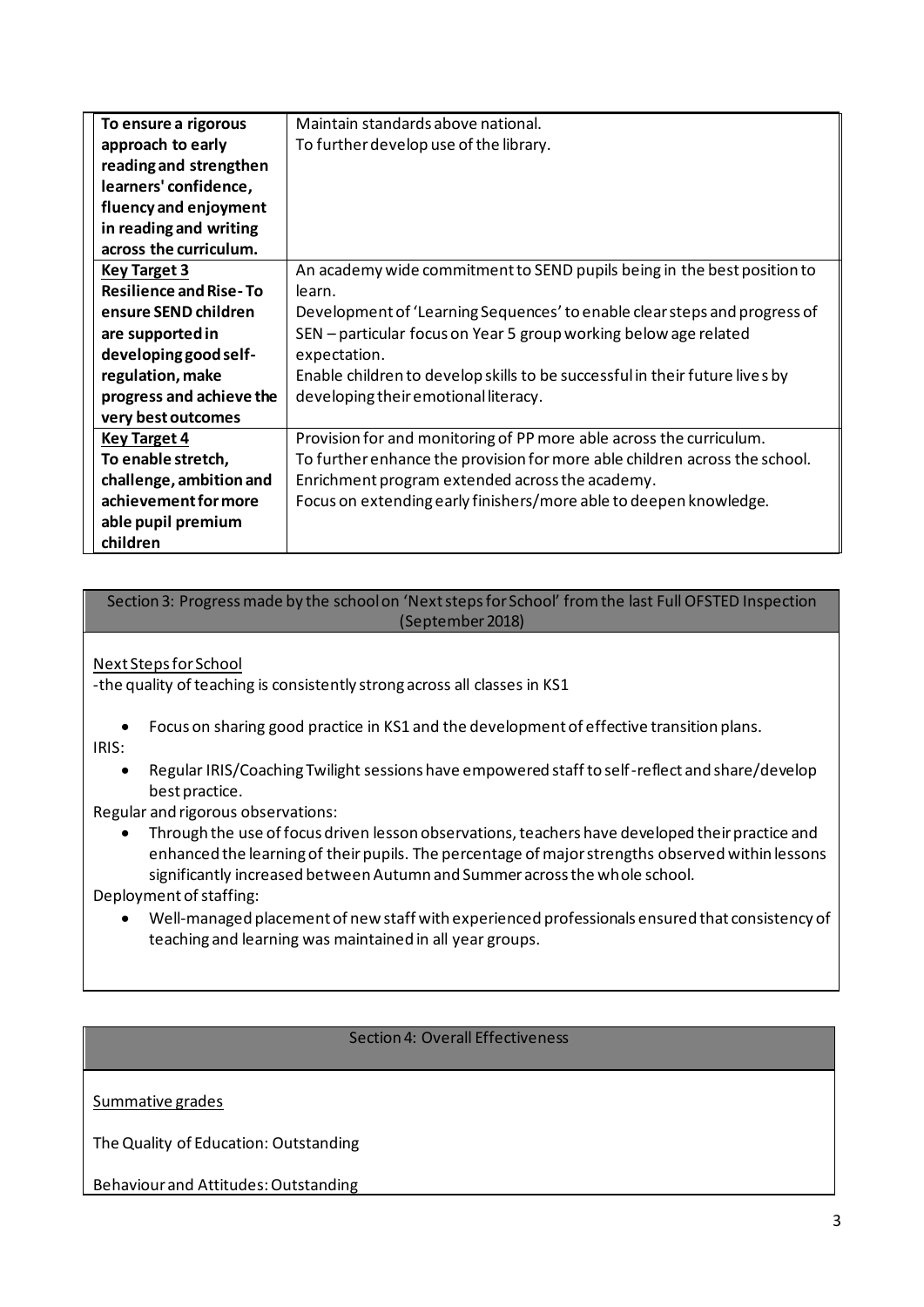#### Personal Development: Outstanding

Leadership and Management: Outstanding

Early years Education: Outstanding

#### Section 5: The Quality of Education

#### **SEF Grade: OUTSTANDING**

#### **Key Strengths**

Our curriculum was highly praised by OFSTED Sept 2018. 'School leaders have revised the curriculum to provide rich and meaningful experiences for pupils.'

#### **Intent:**

-Our curriculum intent starts with our vision: 'We seek to encourage all of our children to be confident, secure, caring individuals who achieve personal success and develop a lifelong love of learning,' and is developed through our 7 values: perseverance, independence, teamwork, celebration, enthusiasm, respect and success.

-The curriculum intent is bespoke to the Academy and has been developed around the best learning priorities provided for the experiences of our children. The curriculum is underpinned by skills and relevant knowledge, with clear continuity and progression. At the heart of the curriculum is the need to provide children with real, first hand experiences and to build upon prior learning experiences. -SEND and disadvantaged children are incorporated into our whole academy curriculum approach and achieve well.

-We prioritise encouraging pupils to ask questions to foster their curiosity and enthusiasm for learning. Questioning and discussion promote learning with notable impact on the quality of learning.

-Our broad and ambitious curriculum is designed to ensure that all pupils, including those who are vulnerable or disadvantaged, have opportunities to experience the cultural capital which will allow them to succeed.

-We recognise the importance of children developing an understanding of their own learning process (metacognition) and therefore as an Academy we timetable periods for children to Review and Reflect on their learning through the 'Crystal Ball' moments.

-Children leave our Academy as confident, secure and caring individuals. Please see our Curriculum Intent Statement.

-Teachers are skilled in providing learning sequences which are then adapted to ensure no child is left behind including those with SEND or who are disadvantaged.

### **Implementation:**

-OFSTED, September 2018, wrote that teachers 'have a good knowledge of the subjects they teach and ask probing questions that help build pupils' knowledge and deepen their understanding.'

-The teaching of reading and writing is outstanding and a major strength of the Academy. In EYFS and KS1 a wide and appropriate range of systematic reading strategies are used including RWInc phonics.

-The teaching of maths is outstanding and continues to improve. Our curriculum is systematic and builds on previous learning enabling children to be fluent mathematicians who are confident when reasoning and problem solving.

-We ensure staff keep up to date and informed, regular staff meetings are held and a range of training courses are provided to ensure teachers have the very highest subject knowledge. With Teacher Workload in mind, time is allocated for teachers to complete tasks.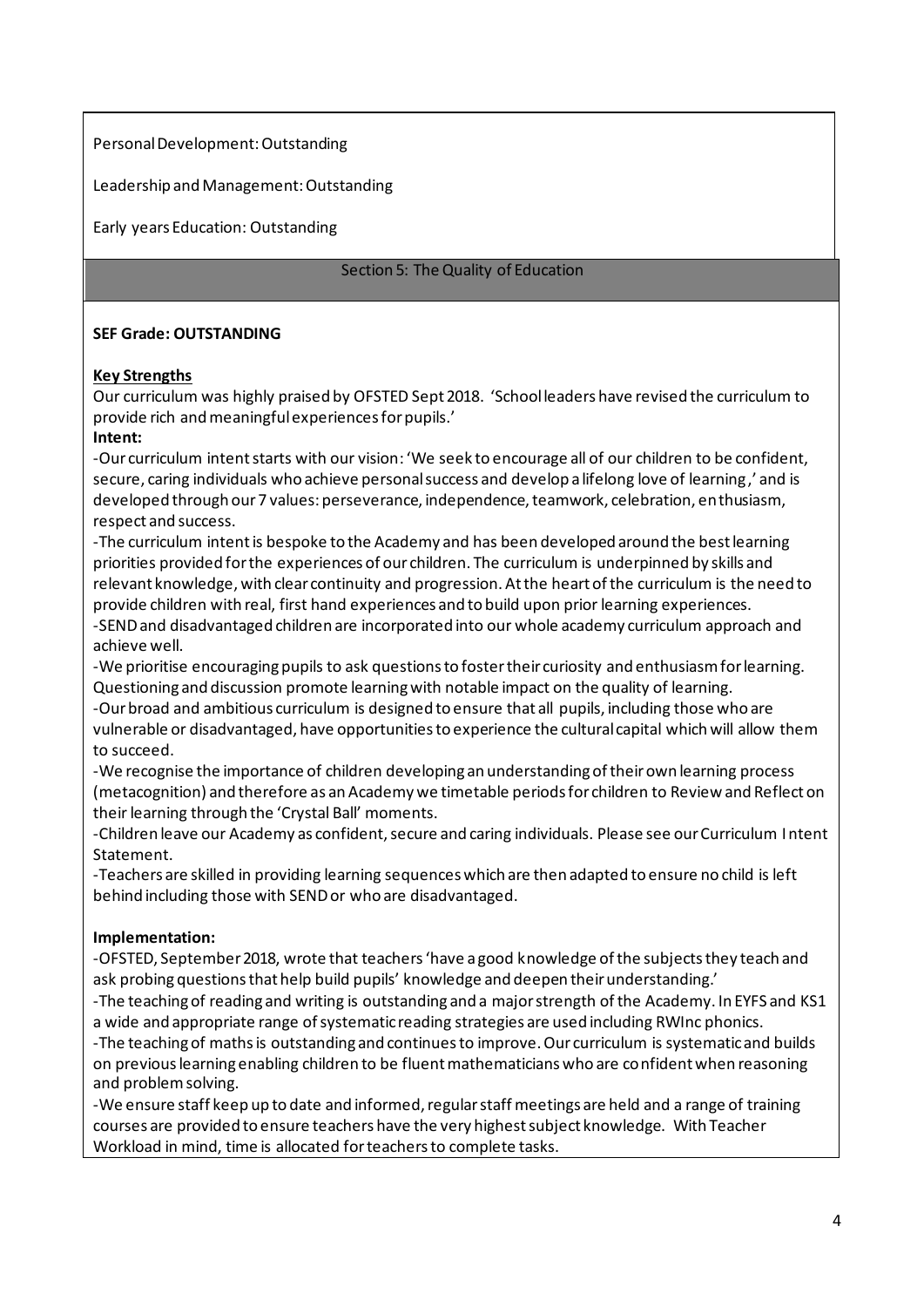-Subject leaders share and take ownership of their subject overview, progression in skills and expected end points. This is shared with other staff in regular Curriculum staff meetings.

-Teachers plan astutely and set challenging tasks based on systematic, accurate assessment of pupils' prior skills, knowledge and understanding. They use their expertise very effectively to deepen pupils' knowledge and understanding and to teach them the skills needed to learn for themselves and become increasingly independent.

-Teaching assistants are used effectively to deliver classroom support and intervention programmes that contribute to high standards and achievement.

-Regular home learning is set to enhance the quality of learning. (Homework Policy 2018)

-The excellent level of differentiation ensures that School SEN pupils have work that is well matched to their needs. Teaching promotes perseverance, confidence and independence.

-Within Maths, we have implemented a new curriculum, developed regular fluency time and continued to provide opportunities for children to be challenged.

-Implementation of our cross-curricular approach is carefully thought through and planned.

-Pupils work in a variety of classes, mixed ability, ability, across year group, across KS groups for a variety of lessons, this enables them to work together and collaborate.

-Curriculum focus weeks, where children have had the opportunity to work across year groups have been very successful. E.g. Arts week, STEM week, Book Week and World Arts Festival.

-Enrichment afternoons provide inspiring and engaging extra sessions, targeted towards pupils interests and passions.

-Involvement in National/World events which include, World Book Day, National Letter writing week and World Internet Safety Day. LPA took part in one National Writing Competition and came first!

-Leaders expect and ensure the very highest levels of teacher literacy skills to ensure pupils are immersed with accurate speech and a wide range of vocabulary throughout their time in the academy.

-Writing and Mathsmoderation ensure staff focus on consistency across year groups and progression across the Academy. Exemplification materials are used for staff meeting moderation.

-Constructive feedback is regularly given to pupils which is of high quality, leading to high levels of engagement and interest.

-Regular feedback ensures pupils know how well they are doing, any misconceptions are quickly addressed and pupils know what they need to do next to improve.

-Use of national frameworks enable pupils to assess their own learning and next steps.

-Silver Arts Mark and Platinum School Games Kite Mark have been gained. They have been implemented through a cross Key Stage approach and therefore have had greater impact.

-Huge extra-curricular provision consisting of before and after school clubs include a wide range of activities e.g. art, dance, sport, music and coding.

-The Forest School programme enhances the Science and DT curriculum for all Year 4 children. -Structured Read, Write Inc. phonics programme has proven results. Phonics and early reading development training was a focus of our INSET in September 2019. Children are regularly assessed, fasttracked if necessary and those not making progress are identified and interventions provided.

**-**Intervention programmes delivered across the school to support identified children in making developments to close the gap between them and their peers.

-Year 2, 5 and 6 booster groups in Writing and Maths are taking place.

-Personalised learning is evidenced through differentiation and use of ILPs.

-Digital Leaders have been appointed and have been specially trained to develop E-Safety learning.

### **Impact:**

-The Academy has a very effective policy and strategy for assessing, recording and reporting pupils' progress and evaluating impact.

-A focus on assessment for learning has had a positive impact on teachers' planning which is clearly focused on learning outcomes and success criteria. Pupils benefit from shared understanding of objectives and the increased use of self and peer evaluation.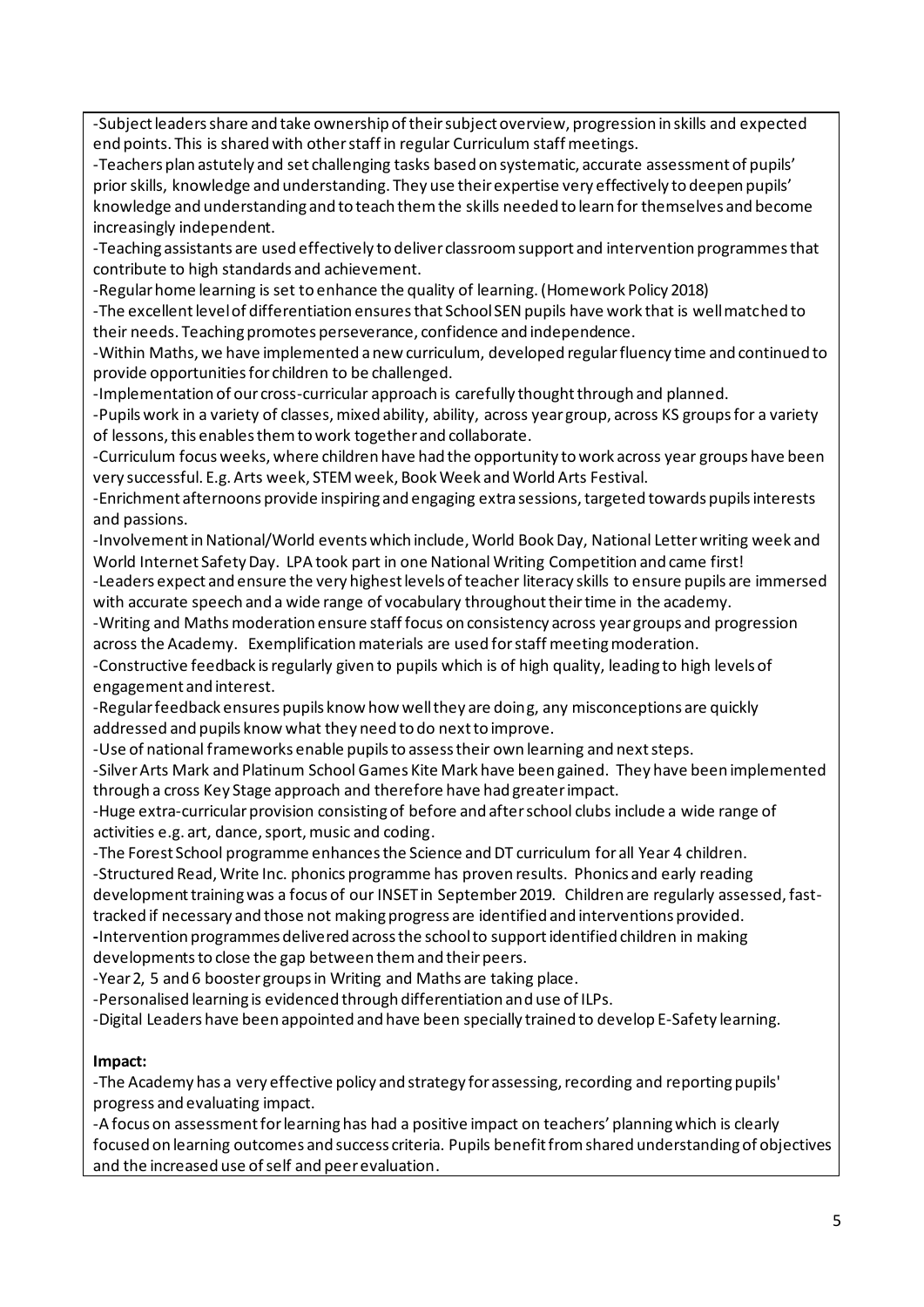-Self and peer assessment has strengthened pupils' knowledge and understanding of what the next steps are in their learning and pupils are able to articulate these.

-Pupils make accelerated progress.

-The Academy's assessment for learning processes are robust with internal moderation of teacher assessment informing pupil attainment which is tracked and analysed to identify under achievement. This informs the intervention provision map for reading, writing and maths.

-Academy data is consistently above national.

-External moderation has supported judgements with Year 6 Writing Moderators stating that the approach to teaching writing and the children's work is the 'exception to the norm' (June 2019).

-Meetings with Oathall staff (local secondary) have started to provide additional learning opportunities in a wide variety of subjects. E.g. children visiting the secondary to experience cooking and using the D.T. and drama facilities and access to the farm.

-Pupils books demonstrate a range of high quality outcomes across a wide variety of curriculum areas. Work is of a consistently high standard.

-Pupils leave the academy with the knowledge and skills required for future learning and success.

### **Spring/ Summer Provision during Covid Outbreak 2020**

-During this challenging period, the school remained open for children of keyworkers and vulnerable children. Daily attendance began between 11 – 20 increased to around 50 per day in June/July. -Children in school were able to access on-line learning and participate in Forest School, Art work, PE activities, craft and gardening.

-As per government guidance the school fully reopened for years R, 1 and 6 in June. All classrooms utilised to provide bubbles for up to 15 children.

-Distance learning for all children was provided through our VLE and MyMaths websites which allowed all staff to upload weekly personalised provision in Maths, English and Curriculum subjects.

-Weekly e-mail contact, children shared super celebration work with teachers and shared on Twitter -Positive feedback was received from parents (see case study)

-Expectation and aspiration remained high and work was celebrated through galleries of Stars of Success. -Opportunities for children to experience whole class reading, phonics, PE and more were offered through use of videoing.

-Differentiated tasks were set where required to accommodate those with different needs.

### **Areas for Development:**

-Continue to challenge more able pupils in lessons.

-Continue to review the Curriculum ensuring Intent, Implementation and Impact are clearly communicated and understood.

-To achieve at least 85% meeting end of year expectation combined, across the year groups.

-Ensure that Reading, Writing and Mathematics continue to be seen as fundamental to every pupil's success.

-To embed coaching within IRIS ensuring whole school teacher professional development.

-Ensure that all our children continue to have a love of learning and a thirst for knowledge.

-Further develop links made with Oathall across all curriculum subjects.

-Staff meeting time allocated for teachers to develop knowledge passports for geography, history and science in order to support skills planning.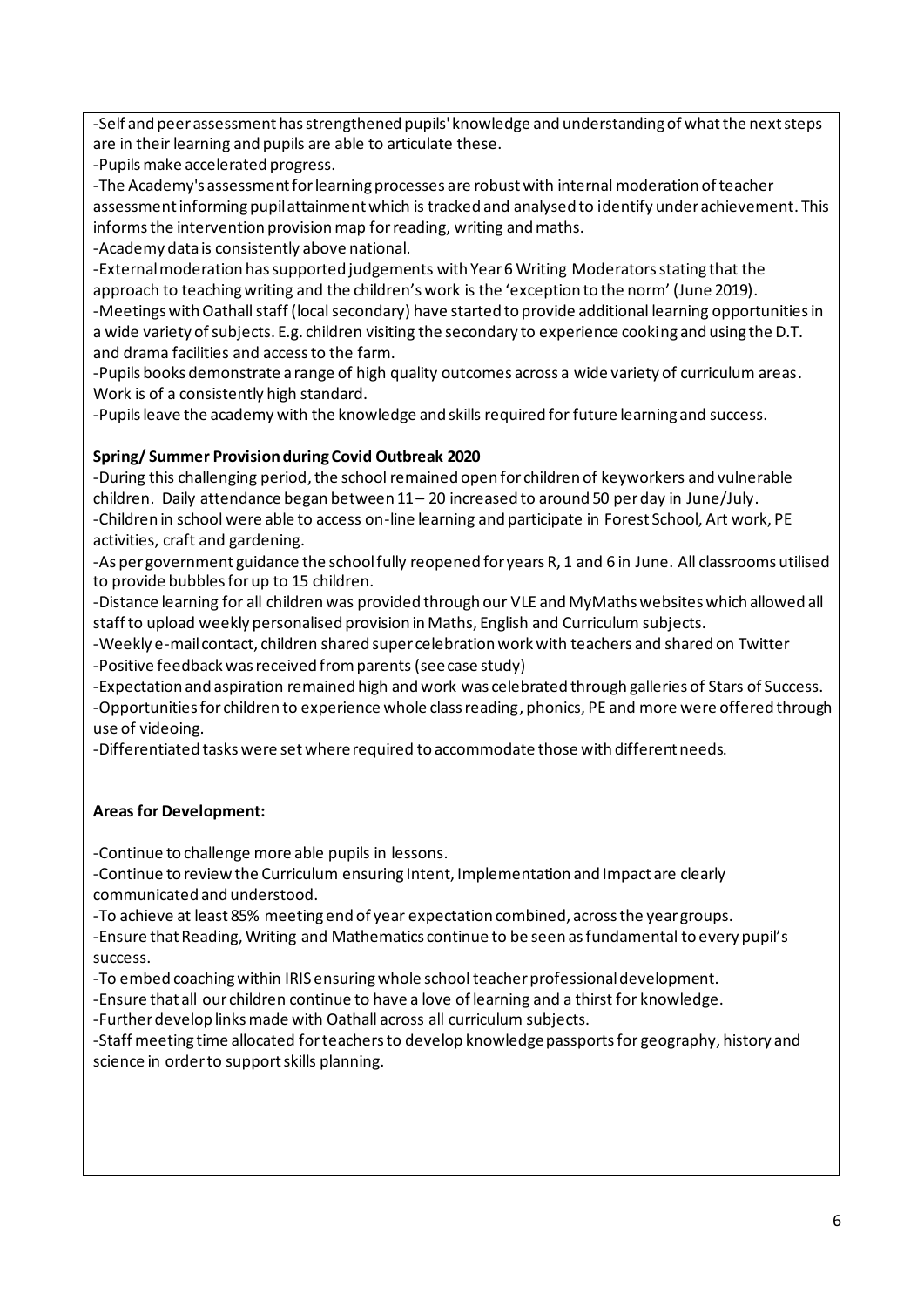Impact-Outcomes

#### **STANDARDS KS2**

### **Maths**:

In 2019 97% (National 75%) achieved the expected standard and 59% achieved a high standard. Our maths progress score was 3.7. The average scaled score is 110

In 2018 96% (National 74%) achieved the expected standard and 47% achieved a high standard. Our maths progress score 2018 was 4.2. The average scaled score 109.

In 2017 74% (National 75%) achieved the expected standard and 22% achieved a high standard. Our maths progress score was 3.7. The average scaled score 104.

### **Reading**:

In 2019 90% (National 75%) achieved the expected standard and 49% achieved a high standard. Our reading progress score was 2.5. The average scaled score is 108

In 2018 91% (National 75%) achieved the expected standard and 44% achieved a high standard. Our reading progress score was 2.4. The average scaled score 108.

In 2017 79% (National 71%) achieved the expected standard and 38% achieved a high standard. Our reading progress score was 2.5. The average scaled score 107.

#### **Writing**:

In 2019 89% (National 75%) achieved the expected standard and 23% achieved a high standard. Our progress score was 0.5.

In 2018 91% (National 78%) achieved the expected standard and 23% achieved a high standard. Our writing progress score was 0.2.

In 2017 81% (National 76%) achieved the expected standard and 11% achieved a high standard. Our writing progress score was -0.1.

### **GPS**:

In 2019 93% (National 78%) achieved the expected standard and 62% achieved a high standard. The average scaled score 110 In 2018 92% (National 78%) achieved the expected standard and 49% achieved a high standard. The

average scaled score 109.

In 2017 84% (National 77%) achieved the expected standard and 42% achieved a high standard. The average scaled score 108.

### **Combined Reading, Writing and Maths score**:

2019: 87% (National 65%) 2018: 85% (National 64%) 2017: 63% (National 61%)

### **KS1**

Reading:

In 2019 91% (National 75%) were working at the expected level or above. 30% of children were working at GD.

In 2018 88% (National 76%) were working at the expected level or above. 29% of children were working at GD.

In 2017 87% (National 76%) were working at the expected level or above. 29% of children were working at GD.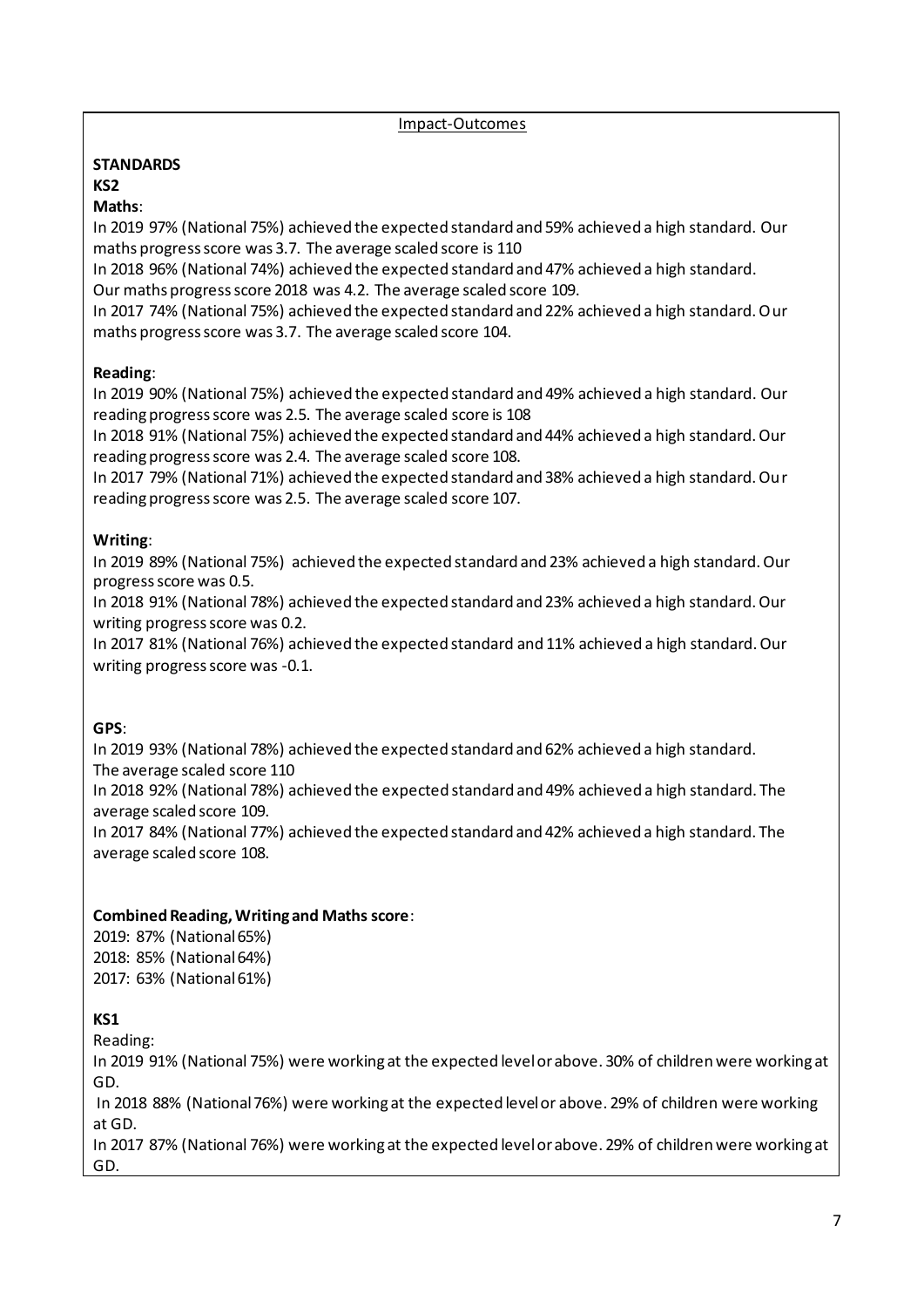Writing:

In 2019 88% (National 70%) were working at the expected level or above. 19% of children were working at GD.

In 2018 86% (National 70%) were working at the expected level or above. 20% of children were working at GD.

In 2017 74% (National 68%) were working at the expected level or above. 17% of children were working at GD.

Maths:

In 2019 88% (National 76%) were working at the expected level or above. 26% of children were working at GD.

In 2018 87% (National 76%) were working at the expected level or above. 26% of children were working at GD.

In 2017 86% (National 75%) were working at the expected level or above. 24% of children were working at GD.

### **Year 1 Phonics Check**

In 2019 94% of children in a cohort of 89 passed the phonics check In 2018 97% of children in a cohort of 90 passed the phonics check In 2017 95% (National 81%) of children in a cohort of 90 passed the phonics check 95% of boys passed the check / 96% of girls passed the check

### **GLD**

2018/19 GLD= 82% 2017/18 GLD= 80% 2016/17 GLD= 74% (71% national)

### **KS2 Disadvantaged**

Year 6 Results for PP (4 children)

|         |                          | <b>Test Scaled Scores</b> |        |  |  |  |  |  |  |  |  |  |
|---------|--------------------------|---------------------------|--------|--|--|--|--|--|--|--|--|--|
|         | $100+$<br>$110+$<br><100 |                           |        |  |  |  |  |  |  |  |  |  |
| Reading |                          | 4 (100%)                  | 1(25%) |  |  |  |  |  |  |  |  |  |
| Writing |                          | 4 (100%)                  | 1(25%) |  |  |  |  |  |  |  |  |  |
| Maths   |                          | 4 (100%)                  | 1(25%) |  |  |  |  |  |  |  |  |  |

### **KS1 Disadvantaged 5 children**

Reading 4 children =80% Writing  $4$  children = 80% Maths 4 children = 80%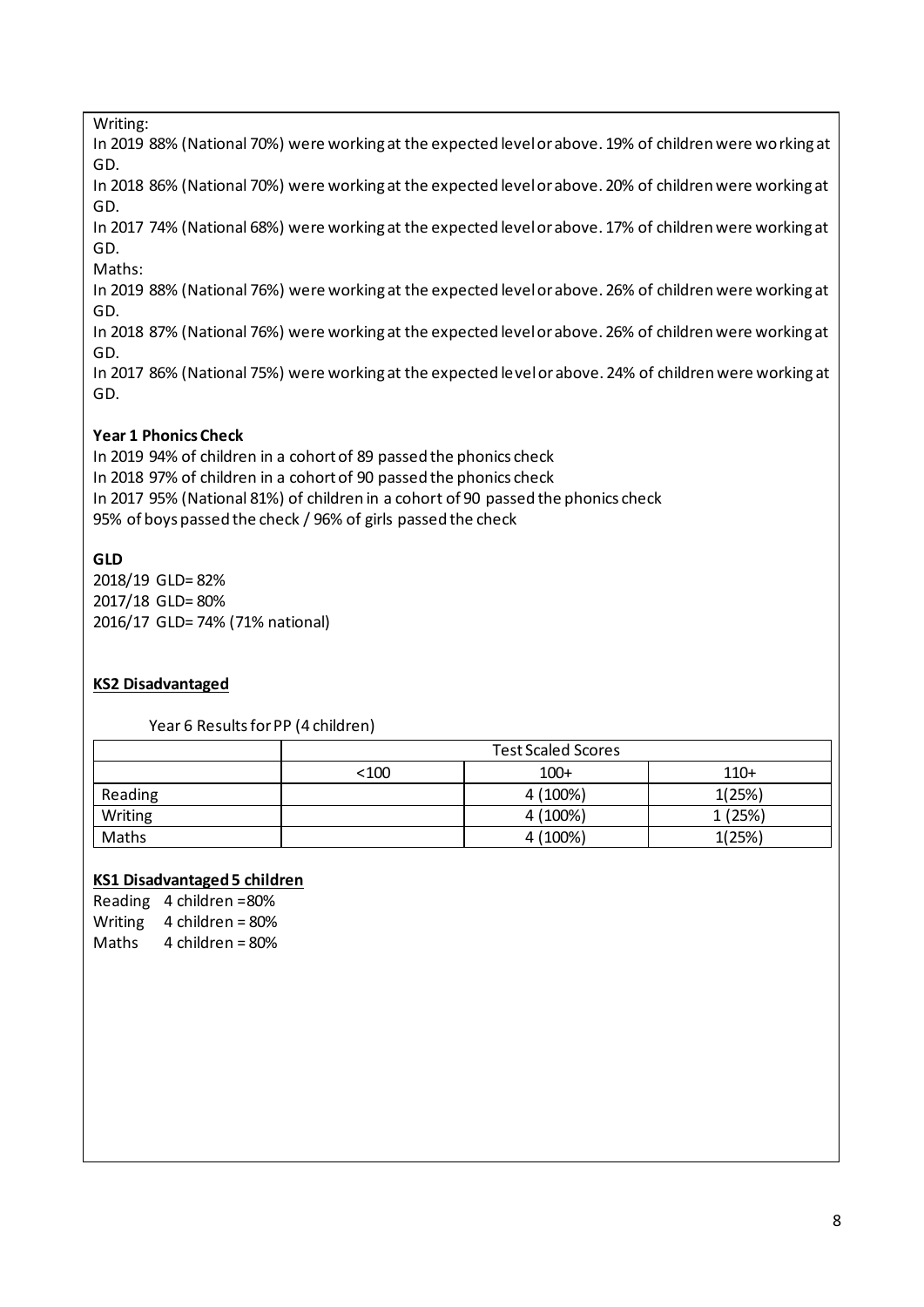# Target Tracker

#### Progress Breakdown Y2, Y3, Y4, Y5, Y6 - All SEN (62 pupils)

Sum2 2017-18 to Sum2 2018-19

15 July 2019

| All Pupils (62 pupils)        | <b>Reading</b> | <b>Writing</b> | <b>Mathematics</b> | Average      |  |  |
|-------------------------------|----------------|----------------|--------------------|--------------|--|--|
| Progressed by 6 steps or more | 48 (77.4%)     | 45 (72.6%)     | 49 (79.0%)         | 47.3 (76.3%) |  |  |
| Progressed by 5 steps         | 8(12.9%)       | 10(16.1%)      | 8(12.9%)           | 8.7 (14.0%)  |  |  |
| Progressed by 4 steps         | 4(6.5%)        | $2(3.2\%)$     | 2(3.2%)            | 2.7(4.3%)    |  |  |
| Progressed by 3 steps         | 1(1.6%)        | 2(3.2%)        | 2(3.2%)            | 1.7(2.7%)    |  |  |
| Progressed by 2 steps         | $0(0\%)$       | 1(1.6%)        | $0(0\%)$           | 0.3(0.5%)    |  |  |
| Progressed by 1 step          | $0(0\%)$       | 1(1.6%)        | $0(0\%)$           | 0.3(0.5%)    |  |  |
| No steps progress             | 0(0%           | $0(0\%)$       | $0(0\%)$           | $0.0(0\%)$   |  |  |
| Regressed                     | 0(0%           | $0(0\%)$       | $0(0\%)$           | $0.0(0\%)$   |  |  |
| <b>Missing Data</b>           | 1 (1.6%)       | 1(1.6%)        | 1 (1.6%)           | 1.0(1.6%)    |  |  |

### **GLD**

Reception Results for PP (5 children) – 80%

#### **Year 6 results SEND** 10 children

|         |                      | <b>Test Scaled Scores</b> |         |        |  |  |  |  |  |  |  |  |  |
|---------|----------------------|---------------------------|---------|--------|--|--|--|--|--|--|--|--|--|
|         | Other-not<br>applied | < 100                     | $100+$  | $110+$ |  |  |  |  |  |  |  |  |  |
| Reading | 1(10%)               | 4 (40%)                   | 5(50%)  | 3(30%) |  |  |  |  |  |  |  |  |  |
| Writing | 1(10%)               | $3(30.0\%)$               | 6(60%)  | 3(30%) |  |  |  |  |  |  |  |  |  |
| Maths   | 1(10%)               | 1(10%)                    | 8 (80%) | 4(40%) |  |  |  |  |  |  |  |  |  |

#### **Prior Attainment 2018**

#### **Reading**

25% (57%) of pupils with low prior attainment reaching the expected standard 0% (14%) of pupils with low prior attainment achieving a high score 91% (89%) of pupils with medium prior attainment reaching the expected standard 29% (24%) of pupils with medium prior attainment achieving a high score 100%(100%) of pupils with high prior attainment reaching the expected standard 84% (79%) of pupils with high prior attainment achieving a high score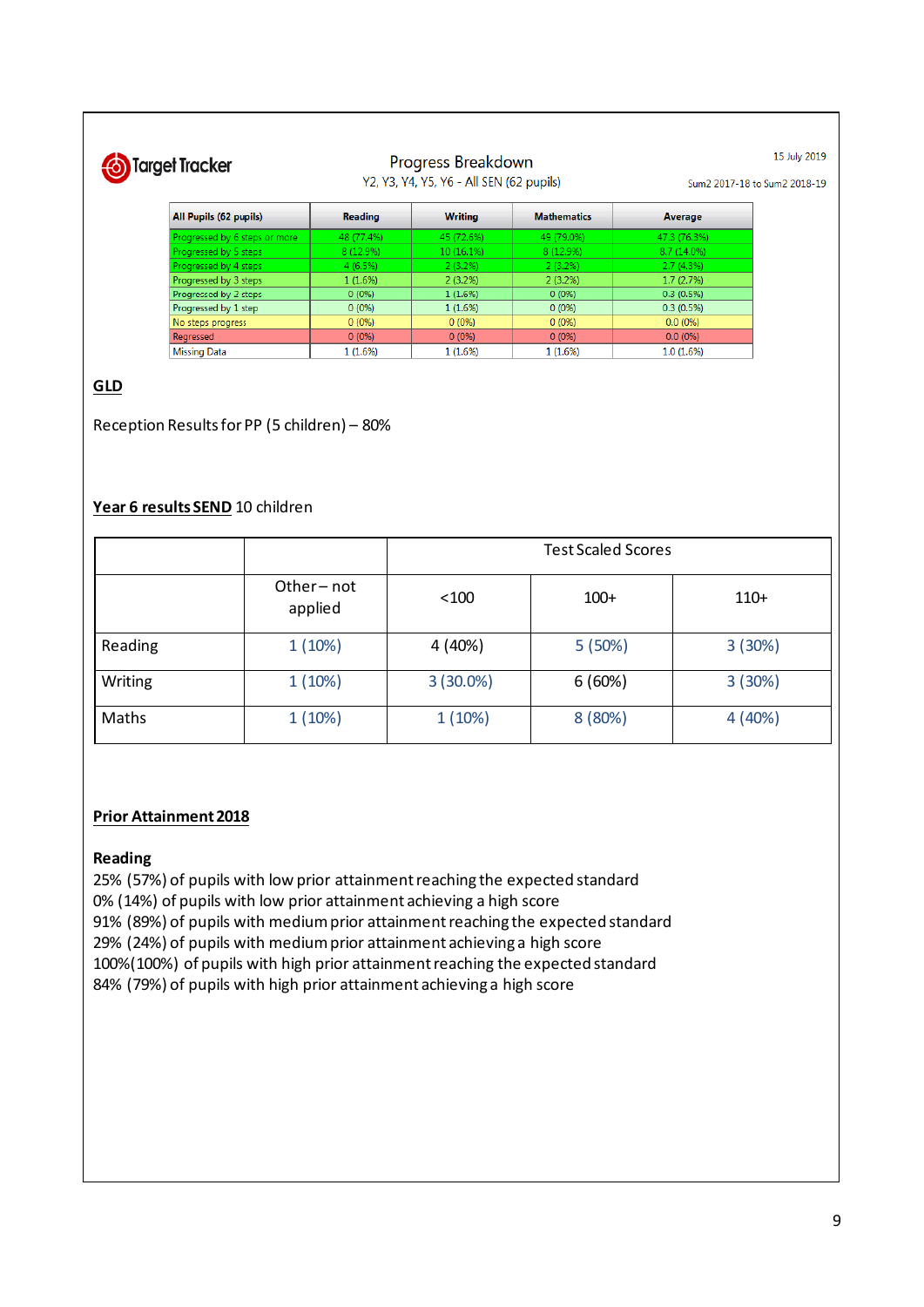#### **Writing**

25%(29%) of pupils with low prior attainment reaching the expected standard 0%(0%) of pupils with low prior attainment working at greater depth 88%(97%) of pupils with medium prior attainment reaching the expected standard 3%(3%)of pupils with medium prior attainment working at greater depth 100%(100%) of pupils with high prior attainment reaching the expected standard 58%(57%) of pupils with high prior attainment working at greater depth

#### **Maths**

50%(71%) of pupils with low prior attainment reaching the expected standard 0%(0%) of pupils with low prior attainment achieving a high score 100%(97%) of pupils with medium prior attainment reaching the expected standard 53%(24%) of pupils with medium prior attainment achieving a high score 100%(100%) of pupils with high prior attainment reaching the expected standard 79%(89%) of pupils with high prior attainment achieving a high score

#### **GPS**

25%(43%) of pupils with low prior attainment reaching the expected standard 0%(0%) of pupils with low prior attainment achieving a high score 97%(95%) of pupils with medium prior attainment reaching the expected standard 50%(30%) of pupils with medium prior attainment achieving a high score 100%(100%) of pupils with high prior attainment reaching the expected standard 89%(93%) of pupils with high prior attainment achieving a high score

#### **RWM**

25%(14%) of pupils with low prior attainment reaching the expected standard 0%(0%) of pupils with low prior attainment achieving a high score 85%(89%) of pupils with medium prior attainment reaching the expected standard 3%(3%) of pupils with medium prior attainment achieving a high score 100%(100%) of pupils with high prior attainment reaching the expected standard 53%(46%) of pupils with high prior attainment achieving a high score

| All Pupils (26 pupils)        | <b>Reading</b> | <b>Writing</b> | <b>Mathematics</b> | Average      |
|-------------------------------|----------------|----------------|--------------------|--------------|
|                               |                |                |                    |              |
| Progressed by 6 steps or more | 23 (88.5%)     | 24 (92.3%)     | 24 (92.3%)         | 23.7 (91.0%) |
| Progressed by 5 steps         | $1(3.8\%)$     | 1(3.8%)        | $1(3.8\%)$         | $1.0(3.8\%)$ |
| Progressed by 4 steps         | 1(3.8%)        | $0(0\%)$       | $0(0\%)$           | 0.3(1.3%)    |
| Progressed by 3 steps         | $0(0\%)$       | $0(0\%)$       | 0(0%               | $0.0(0\%)$   |
| Progressed by 2 steps         | $0(0\%)$       | $0(0\%)$       | 0(0%)              | $0.0(0\%)$   |
| Progressed by 1 step          | $0(0\%)$       | $0(0\%)$       | $0(0\%)$           | $0.0(0\%)$   |
| No steps progress             | $0(0\%)$       | $0(0\%)$       | 0(0%               | $0.0(0\%)$   |
| Regressed                     | $0(0\%)$       | $0(0\%)$       | 0(0%               | $0.0(0\%)$   |
| Missing Data                  | 1 (3.8%)       | 1(3.8%)        | 1 (3.8%)           | $1.0(3.8\%)$ |

#### Progress Breakdown Y2, Y3, Y4, Y5, Y6 - Pupil Premium (26 pupils)

17 July 2019

Sum2 2017-18 to Sum2 2018-19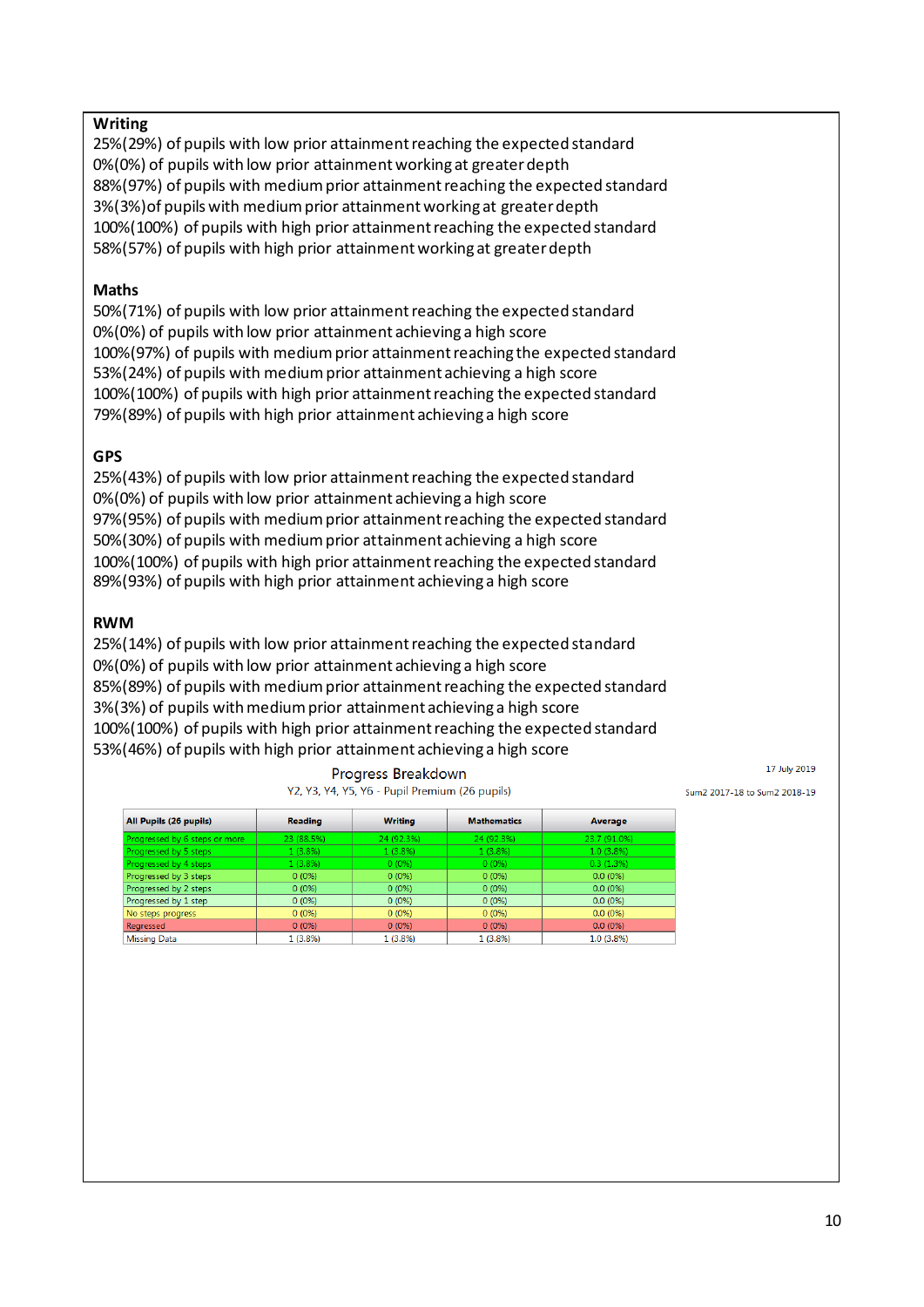|                              | Age Related Combined Summer 2019 |          |           |                     |          |           |                   |          |           |         |          |           |         |          |           |         |          |           |
|------------------------------|----------------------------------|----------|-----------|---------------------|----------|-----------|-------------------|----------|-----------|---------|----------|-----------|---------|----------|-----------|---------|----------|-----------|
|                              | Year 1                           |          |           | Year 2              |          |           | Year <sub>3</sub> |          | Year 4    |         | Year 5   |           |         | Year 6   |           |         |          |           |
|                              | All                              | Boy<br>s | Girl<br>s | All                 | Boy<br>s | Girl<br>s | All               | Boy<br>s | Girl<br>s | All     | Boy<br>s | Girl<br>s | All     | Boy<br>s | Girl<br>s | All     | Boy<br>s | Girl<br>s |
| Summer<br>17<br>Combine<br>d | 71<br>%                          | 82%      | 65<br>%   | 69<br>$\frac{9}{6}$ | 68%      | 70%       | 78<br>%           | 75%      | 81<br>%   | 73<br>% | 74%      | 72<br>%   | 67<br>% | 62%      | 73<br>%   | 71<br>% | 70%      | 73<br>%   |
| Summer<br>18<br>Combine<br>d | 77<br>$\frac{9}{6}$              | 75%      | 78<br>%   | 78<br>%             | 82%      | 73%       | 78<br>%           | 77%      | 81<br>%   | 80<br>% | 75%      | 86<br>%   | 80<br>% | 78%      | 82<br>%   | 85<br>% | 79%      | 90<br>%   |
| Summer<br>19<br>Combine<br>o | 79<br>%                          | 74%      | 85<br>%   | 82<br>%             | 81%      | 83%       | 82<br>%           | 89%      | 75<br>%   | 79<br>% | 77%      | 82<br>%   | 83<br>% | 76%      | 91<br>%   | 87<br>% | 85%      | 89<br>%   |

### **Areas for Development:**

-Continue to ensure children make good progress and achieve the expected standard in all combined areas-reading, writing and maths.

-Ensure that our disadvantaged children are both attaining and achieving at levels beyond those of comparable children nationally.

-Ensure current Year 6 are well prepared for SATS tests and identified groups supported in order to reach expected standard.

-Continue to build on good practice (data action plans)

-To monitor the progress of our more able groups.

### Section 6: Behaviours and Attitudes

#### **SEF Grade: OUTSTANDING**

### **Key Strengths**

-OFSTED, September 2018, wrote 'there is a calm and orderly atmosphere that encourages high standards of behaviour and very positive attitudes to learning.'

-Our Values and our school charter of Rights and Responsibilities underpin and consolidate positive behaviour throughout the Academy. The Academy has a Good Behaviour Code and a Good Behaviour Policy. (reviewed July 2019) Covid 19 Behaviour Appendix (May 2020)

-The Academy's Good Behaviour Policy clearly states expectations of all pupil behaviour together with the resulting consequences and sanctions. We provide an ethos where positive role models are praised and good behaviour reinforced and rewarded.

-Trend over time: Lesson visits over the past 3 years have judged children's behaviour and attitudes to be good or better in 100% of lessons. The overwhelming majority of pupils' behaviour is outstanding and this makes a significant contribution to the excellent ethos for learning.

-Trend over time: Behaviour was judged as 'outstanding' at the 2010 inspection and this was confirmed by the HMI subject inspection in October 2012. This has also been ratified by our Challenge Partner and the 2018 Inspection.

-Pupils feel safe in the Academy (100% agreed in Year 6 exit survey 2019).

-Whole school House Points System has a positive impact on behaviour and individual class reward systems support this.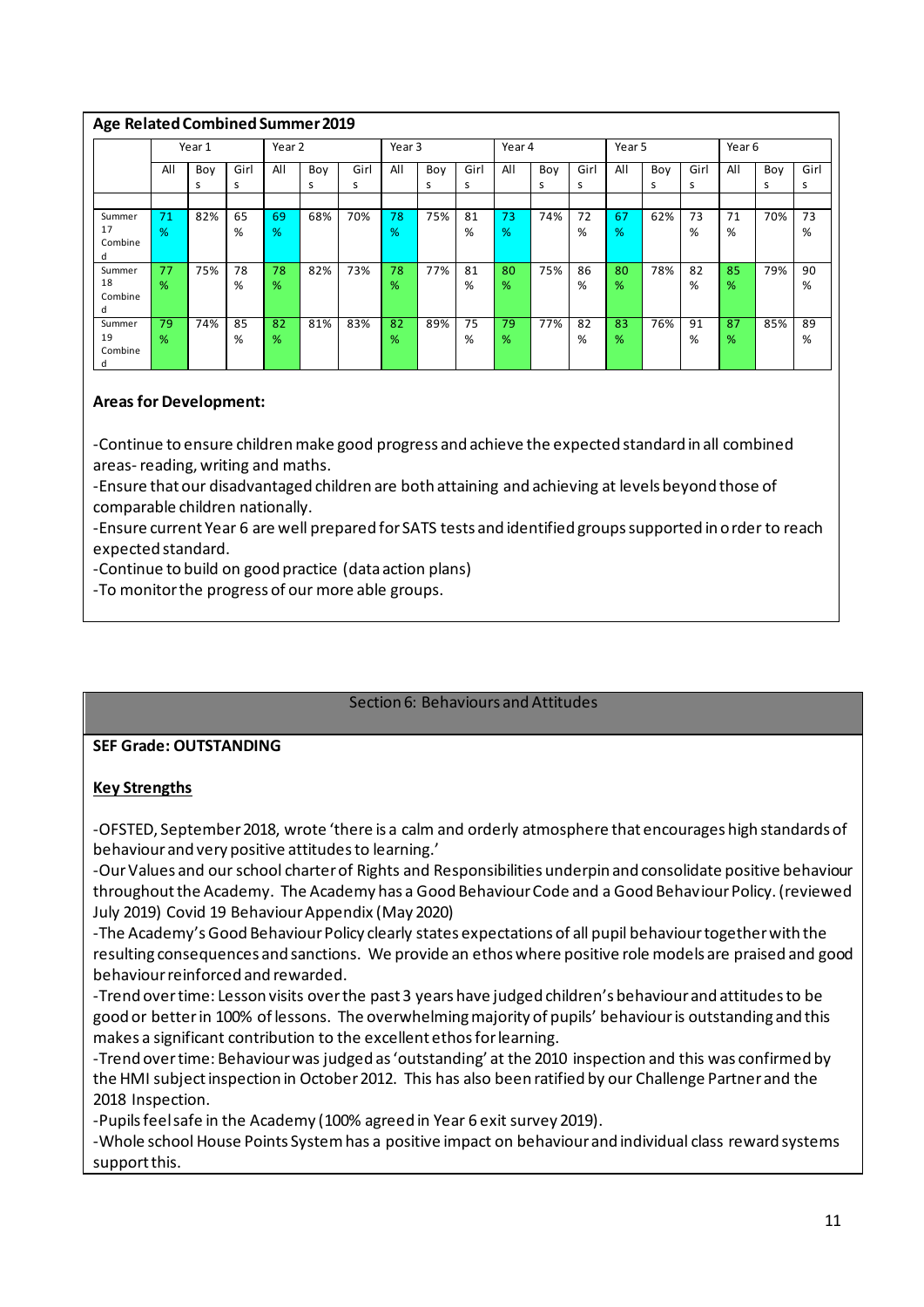-Weekly celebration assemblies and Termly Super Celebration Assemblies reward good behaviour and achievement. Topics such as attitude, disability, British values and school values are modelled and revisited throughout the year in assemblies.

-Our Captain's Table on Friday lunchtime celebrates outstanding work and behaviour.

-There are very few reports of bullying in the Academy. Any incidents are fully investigated, recorded electronically and dealt with promptly. Parents are informed of any serious incidents and every effort is made to resolve differences and steps are taken to ensure channels of communication are kept open for as long as it takes for the matter to be resolved. In our Academy, there is zero tolerance towards harassment, racism and bullying. There were 12 reported bullying incidents from 2019-20. 6 of these were between two families who had fallen out. The academy worked with, and supported, both children during this time and liaised with outside agencies involved with the families. 4 of the other incidents were parent reports. Through discussion with children, parents and staff, these were found to be regarding friendship issues on the playground. The academy ensured work was done with these children to support social skills and interactions and regularly fed back to parents to resolve the conflict.

-An annual anti-bullying week supports children's well-being with displays and assemblies complementing this.

-An annual equality week develops children's tolerance and respect with displays and assemblies, demonstrating that the school believes difference is valued.

-Liaison with the Police Welfare Officer highlights strategies for older children dealing with cyber-bullying incidents and safe use of the internet.

-Positive Handling Plans. A large number of staff are trained and de-escalation strategies are in place for specific pupils.

-Pupils make a very positive contribution to a well ordered, safe school. Pupils know the importance of feeling safe and happy in the Academy. This includes the use of the Internet. The Internet user policy is regularly updated and children and parents sign an acceptable use agreement. As a result pupils are aware of the dangers of the internet/social media and are happy to share any rare incidents of inappropriateness with staff. There are appropriate rules for each year group. We participate in the annual e-safety week and have held an E Safety presentation for parents and information is on the Academy website.

-We have held full training on e-safety for all staff and the Local Board.

-The Academy regularly participates in 'Show Racism the Red Card' workshops and training has been held for pupils and staff.

-Children are encouraged to "tell" an adult or a friend of any concerns they have in relation to specific issues. -All members of staff on duty during playtimes wear a high visibility jackets to ensure all children can see a member of staff. Serious or repeated behaviour incidents are recorded and reported on CPOMs. Pupils struggling with playtimes are identified in all meetings and specific plans put in place to support them. A daily Lunch Club is run by SLT for children who find social interactions more challenging.

-Poor behaviour is tackled effectively by parents, carers and staff working together to develop an individual education plan encouraging independence and making the right choices to remain in school. Despite challenging behaviour from vulnerable pupils, through effective management and strategies there were no exclusions in 2019-20.

### *Case Study-Child B*

*1-1 support sometimes 3-1, reduced timetable, regular communication with parent, learning mentor intervention, risk assessments and behaviour plan, differentiated learning and specialist lunchtime provision.*

### **ATTITUDES**

-OFSTED, September 2018, wrote that children have 'examples of where their ideas have been listened to and they feel that they can approach all adults with any concerns or worries they may have.' -Children show high levels of engagement, courtesy, collaboration and co-operation in and out of lessons. Pupils get on very well together in lessons and at social times. These good relationships underpin learners'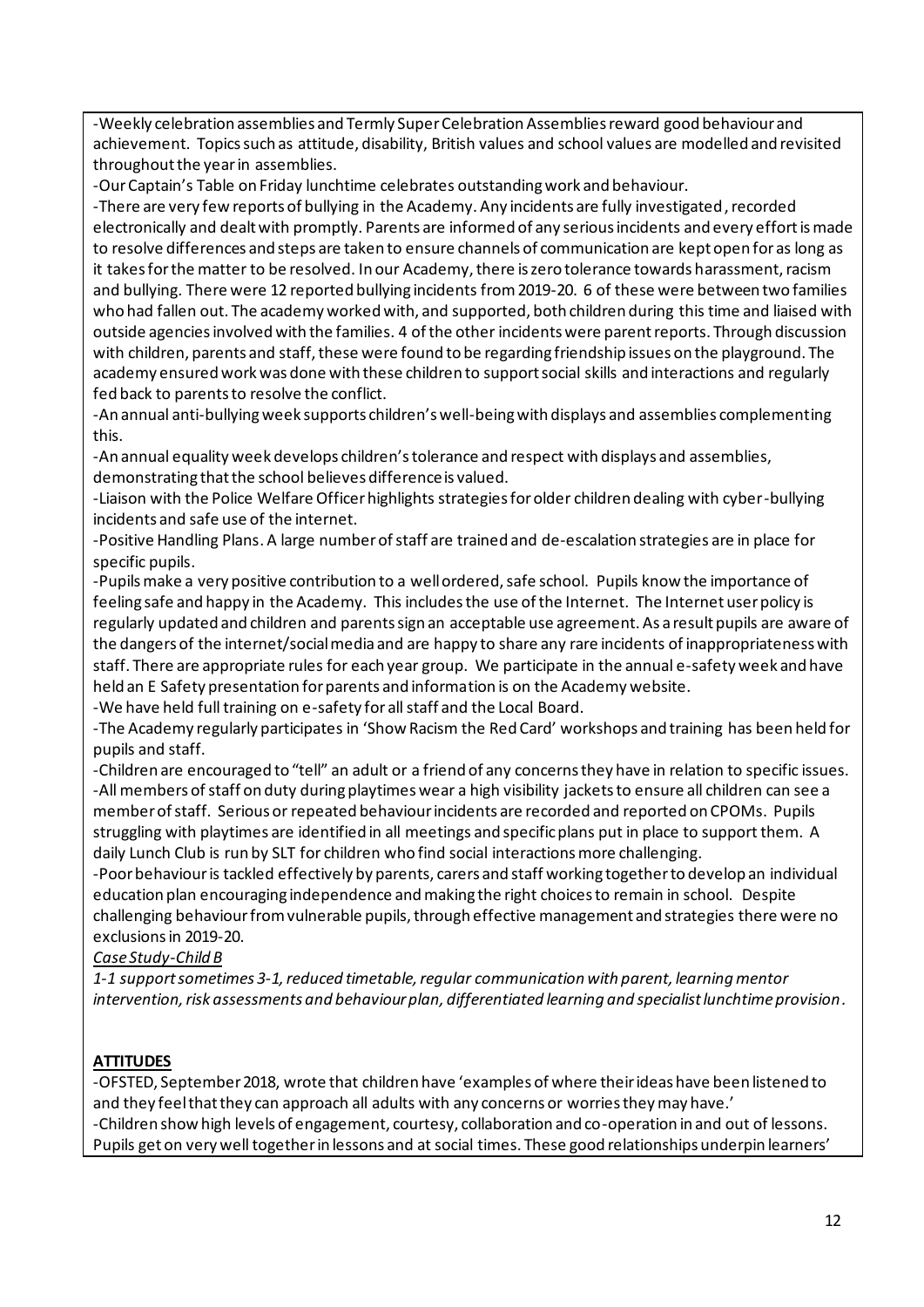achievement and progress. They have excellent, enthusiastic attitudes to learning, enabling lessons to proceed without interruption.

-Learners support each other and show high levels of concern and care for others.

-Good role modelling from Peer Mediators, Playground Pals, Sports Crew, House Captains, Eco Reps, Community Crew, Maths Crew, Digital Leaders, Library monitors and School Council members sets a clear expectation across the Academy.

-Academy Values, such as Respect Ranger and Perseverance Pirate, are part of everyday academy life. Unique Octo has been developed and designed by children in order to celebrate difference.

-Views of pupils taken through pupil survey, school council, peer mediators and house captains. -Views of Stakeholders include communication with Parents and Carers, with a clear website, SENCO Surgeries, Principal pop ins and fortnightly newsletters. Parents' views are favourable regarding safety and they work in partnership with the Academy. There are excellent community links and a strong PTA support for the Academy e.g. Book Week celebrations, Lindfield Village Day and 'new entrants' meeting. Results from our last parent survey (2020) demonstrated an overwhelming positive result.

## **ATTENDANCE**

-Overall attendance for 2016-17 was 97.0%. Persistent absence for 2016-17 was 3.4%.

- -Overall attendance for 2017-18 was 96.9%. Persistent absence for 2017-18 was 2.6%.
- -Overall attendance for 2018-19 was 96.8%. Persistent absence for 2018-19 was 3.6%.

-Overall attendance for 2019-20 was 96.1% up to school closure due to COVID-19 pandemic. (Further details on attendance during COVID-19 are below):

-Regular visits by the Trust Attendance Officer support actions and direction with attendance. Appropriate letters are sent to parents and fines applied for where necessary. Work with individual families and the learning mentor addresses any ongoing issues. Persistent absence is monitored and parents involved. Schedule is as follows-

Term 1-letter home about attendance if below 90%

Term 2-letter home requesting a meeting with Assistant Principal/Attendance Officer if still below 90% Term 3-letter home requesting another meeting with Assistant Principal/Attendance Officer and school nurse present

-Assistant Principal regularly meets the few families with continued low attendance.

-EHCPs put in place to support attendance despite medical needs.

-Attendance and punctuality are celebrated through assemblies and the newsletter.

-KS1 and KS2 end of term award for the two classes with the highest attendance in the Academy.

### **Behaviour and Attitudes during Covid Outbreak 2020**

- Behaviour Appendix 2020 shared with parents and children
- Social stories and child friendly behavior and visual timetable in place for bubbles
- Teachers were able to send virtual stickers reflecting our 7 core values
- Parents and children received a letter and value stickers saying how proud we were of their resilience during this period.
- Attendance figures were reported during this period as per national guidelines.
- Attendance of YrsR, 1 and 6 was at least 85.1% per week, rising higher as the weeks continued.
- Full time provision of places offered for more than 60 children of key workers and vulnerable children.
- Vulnerable families not attending schoolwere contacted by DSLs (see Safeguarding)
- A range of assemblies were held before lockdown covering a range of topics such as kindness, hygiene and resilience.
- Behaviour meetings held with vulnerable children prior to returning to school in June
- Regulation Stations in operation for all bubbles. A space to revisit Zones of Regulation resources.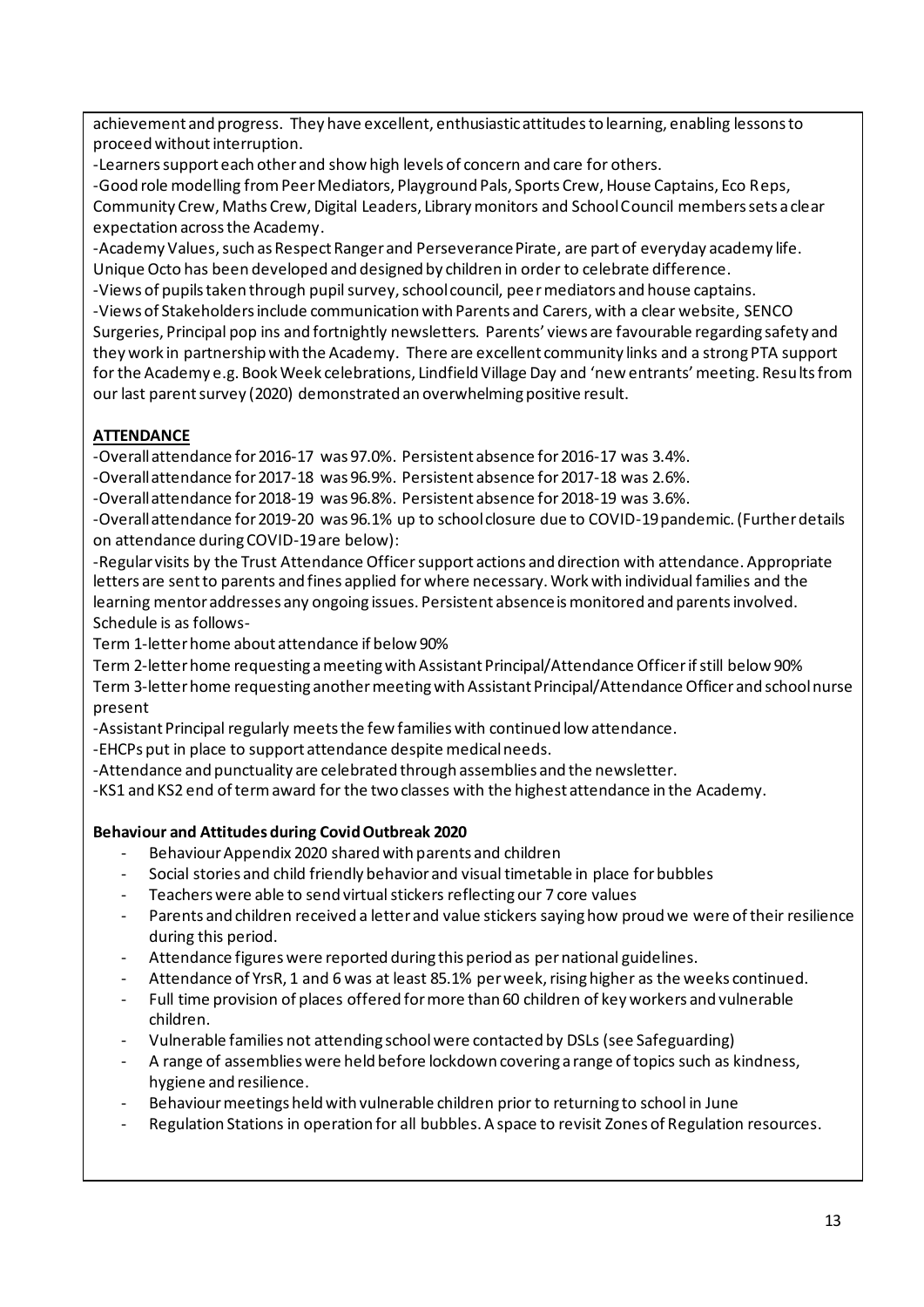#### **Areas of development**

-To continue to celebrate diversity through our curriculum and promote positive attitudes towards difference.

-Continue to review lunchtime, morning and afternoon routines including playtimes.

-To continue to support the few children who have poor attendance or who are late to attend.

-To continue to actively discourage holiday leave through communication and fines.

-To continue to effectively manage challenging behaviour from vulnerable pupils.

#### Section 7: Personal Development

#### **SEF Grade: OUTSTANDING**

#### **Key Strengths**

-OFSTED, September 2018, wrote that 'the school is a welcoming and happy place to be, underpinned by the schools values, which include celebration, success, perseverance and respect.'

-Children have plenty of opportunities to celebrate their learning e.g. weekly sharing assemblies, weekly celebration assemblies, art exhibitions, locality enrichment opportunities, music concerts, Year 6 drama productions, Christmas shows and community choir/dance events. This gives the children pride in their achievement and commitment to learning, supported by a positive culture across the whole school. *Case Study-Child A*

*Peer mediators- wrote letters to apply for this role and were selected on merit. They receive training for this role. These children then assisted staff with implementing the Good Behaviour Code-resolving KS1 conflict and movement around school*

-Stakeholders have reported that the use of Values Stickers and certificates continues to promote courtesy and consideration in children.

-Healthy Schools and promotion of healthy eating is of great importance in our Academy. Our Healthy Schools co-ordinator has arranged staff meetings, visiting chefs, healthy eating demonstrations to parents and visits to supermarkets. The school council selected the school dinner menu to ensure it was balanced and healthy.

-Exercise is promoted throughout the school through a wide range of sporting activities available before and after school. Within class every day opportunities to be active are planned such as the 'daily run' and regular brain breaks. Teachers have received CPD in teaching PE and high profile is given to sporting achievement in celebration assemblies and regular tweets.

-Whole school Jigsaw curriculum for PSHE has enabled children to develop and demonstrate skills and attitudes that will allow them to participate fully in and contribute positively to life in modern Britain. -New RSE Policy shared with parents

-A wide, rich set of experiences and opportunities are provided for all children to interact positively across a range of situations e.g. many clubs, sports activities, competitions, church visits, Village Day parade, cross phase curriculum afternoons, singing in the community and Super Celebrations.

-Strategies for positive learning behaviour have been put in place e.g. crystal ball moments, what to do if you are stuck? (The 3 Bs) and Growth Mindset problem solving solutions. These strategies promote selfconfidence, self-awareness and an understanding of how to be a successful learner.

-Zones of Regulation is used as an emotional regulation tool for all the children to enable them to express how they are feeling and ensure they are in the best place to learn.

-Plenty of opportunities are arranged to promote end of year transition and Year 6 work closely with feeder secondary schools to prepare for KS3. This also happens for pre-school transition.

-Programmes are offered to vulnerable children and their families to promote positive school experiences e.g. Forest School, Circle of Friends and Lunchtime Club. This includes enabling children to manage their own feelings and behaviour and how they relate to others.

-Vulnerable children receive targeted support from our Learning Mentor. School makes use of Family and Child support workers and Family Link Workers.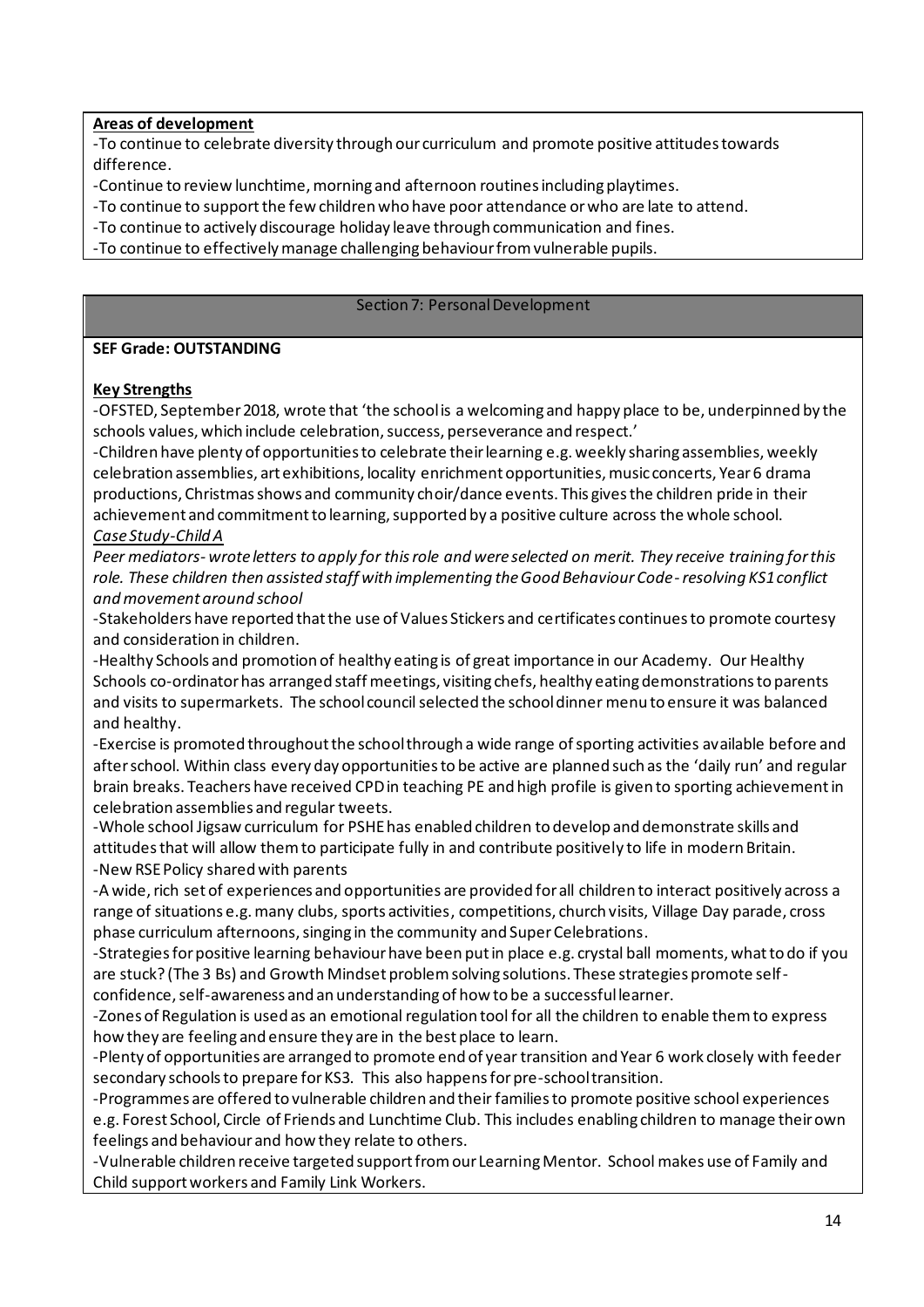-Daily 'Lunch Club' in place to support children with any pastoral need.

-All children have access to the Learning Mentor who is available to counsel and provide emotional support. -Provision for Pupil Premium children is personalised and aimed to widen their life experience, providing cultural capital.

-SEND children have personalised learning tailored from their individual starting points to ensure they reach their potential.

-Pupils with medical needs are well cared for through Individual Health Care Plan.

### **SPRITUAL, MORAL, SOCIAL AND CULTURAL**

-Social, moral, spiritual and cultural diversity are embedded in the curriculum.

-Equality Week celebrates all.

-Forest School programme for all Year 4 children.

-Structured programme of assemblies that enable children to understand our Academy Values (Re spect, Teamwork, Success, Celebration, Perseverance, Enthusiasm and Independence), British Values, other faiths and provide opportunities to take part in charitable events and national celebrations. We ensure that they are well prepared to respect others and contribute to wider society and life in Britain. -We have an elected and democratic School Council.

### **BRITISH VALUES**

**-**There is an acceptance and engagement with the fundamental British Values across our Academy. -We have developed a British Values Curriculum statement identifying areas of the curriculum where British Values are taught and explored.

-Children develop and demonstrate skills and attitudes that will allow them to participate fully in and contribute positively to life in modern Britain.

**Democracy**- regular school elections in line with national elections for KS1 and KS2 children, pupil election of house captains, school council, community crew and eco warriors. Children are given opportunities to raise concerns, make decisions or share ideas with the school council.

**Rule of Law** – development of our own school codes of behaviour based on rights and responsibilities, links with emergency services, class behaviour codes developed together in each classroom. Close links with the local Youth Liaison Officer.

**Individual liberty** –Choice of challenge in work and play, choice of activity at playtime, a wide range of afterschool clubs on offer, expectations are set and pupils understand how to make safe choices.

**Mutual Respect**- evidenced through our Behaviour policy, values and ethos. Many opportunities are provided for children to work in teams (houses). Peer mediators, playground pals and sports leaders also play a significant role.

**Tolerance for those with differing faiths** – Children state that our Academy teaches us to respect people who are different. We have a co-ordinated assembly programme celebrating diversity and welcome visitors into our Academy (community assemblies).

### **Spiritual Development**

-Development of mindfulness sessions across the Academy.

-Class time dedicated to reflection on learning. (use of our crystal ball)

-Use of imagination and creativity across our broad topic based curriculum and our PHSE and RE curriculums. -Development of self-confidence, taking part and performing in class assemblies, school productions or activities.

### **Moral Development**

-Good Behaviour code

-School Values and behaviour system designed to celebrate positive behaviour.

-Think sheet – children have the opportunity to reflect when things go wrong and are encouraged to understand the consequences of their behaviour and actions.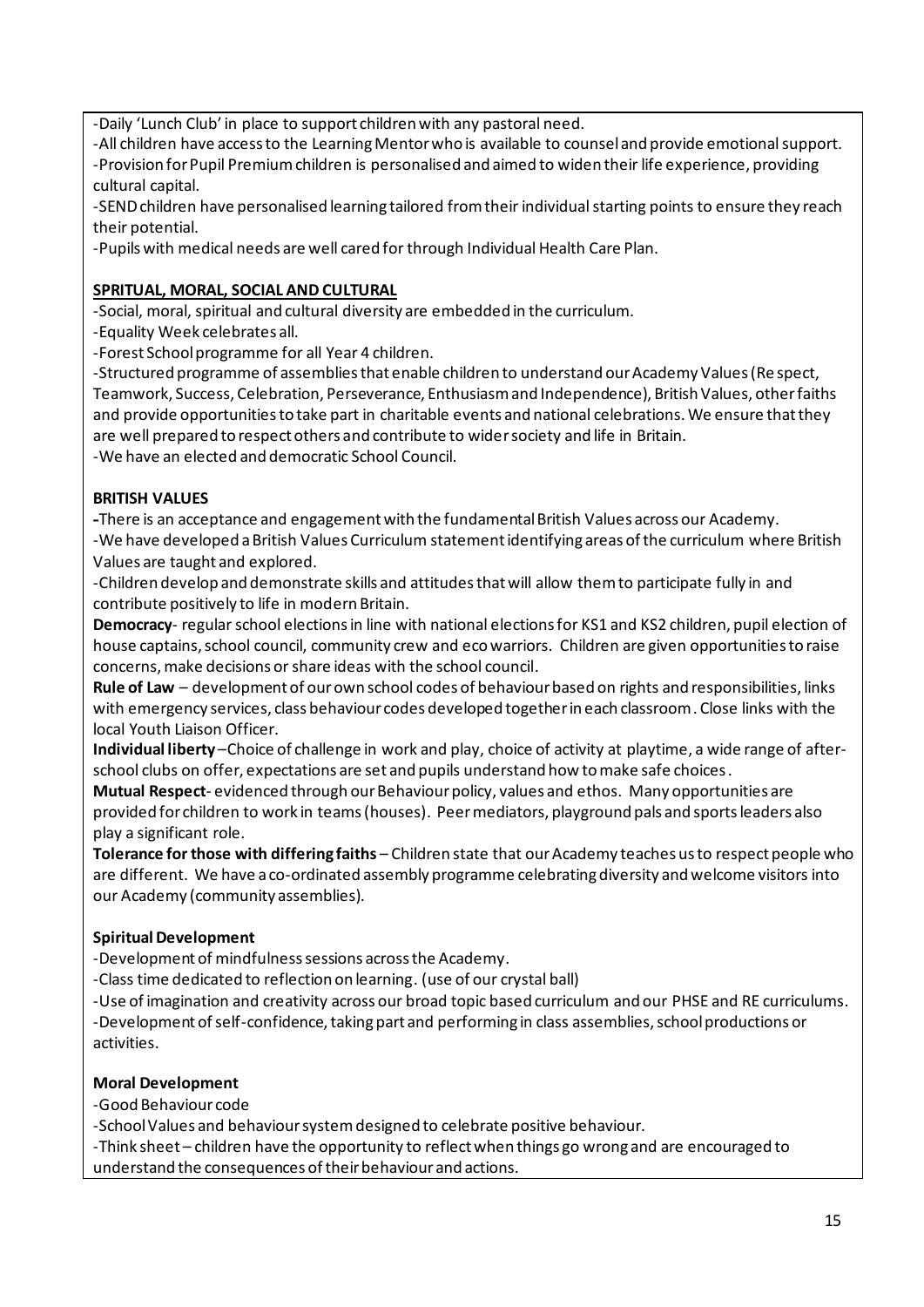-PHSE curriculum gives children the opportunity to discuss a dilemma.

### **Social Development**

-Opportunities for all children to interact positively across a range of situations e.g. many clubs, sports activities, competitions, church visits, village day parade, cross phase curriculum weeks, singing in the community and Super Celebrations.

-House rewards across the Academy.

### **Cultural Development**

-We aspire for all our children to develop a love of learning and have developed a broad and creative curriculum providing a range of opportunities.

-Development of a wide range of activities across the school through our work to achieving Artsmark Silver – whole school arts celebration, locality competitions, drama clubs, 'mega' choir, musical assemblies, book week, reading and writing competitions.

-Local cultural experiences such as taking part in Lindfield Arts Festival.

### **Provision of Personal Development during COVID19**

- Children's mental health supported via regular communication between academy and home, including teacher emails, phone calls, letters home, team videos, etc.
- SENCO provided parents with Zone of Regulation packs if they felt their child was struggling with lockdown anxiety.
- Academy Values continually celebrated via Stars of Success galleries of work, communication with children reaffirming Perseverance Pirate and Respect Ranger and recognition of Super Celebration pieces.
- Special events still marked via distance learning, e.g. video assembly and academy wide tasks set relating to VE Day celebrations.

### **Areas for Development**.

-To continue to make wider links through Community Assemblies.

- -To welcome different faith leaders to our Academy
- -To embed children's emotional literacy across the whole school using zones of regulations.

#### Section 8: Leadership and Management

#### **SEF Grade: OUTSTANDING**

**Key Strengths:**

### **AMBITION AND HIGH EXPECTATIONS**

-OFSTED, September 2018, wrote 'There is a strong ethos of ambition and high expectations within a caring and nurturing environment.'

-The Principal, Local Board and staff have ambitious vision for the Academy. We all continue to develop the three-year strategic plan. This road map can be found on the Academy website.

-The Academy has a calm culture evidenced by its orderly and respectful environment which underpins the smooth running of it.

-The Principal, Vice Principal and Assistant Principal have significant responsibilities for teaching and learning standards throughout the Academy.

-Challenging targets are set each year for pupils' attainment and progress and in all areas of the Academy's work. These are carefully monitored and used as important means of judging the Academy's success.

-The SLT, supported by Subject Leaders, are successful in monitoring, evaluating, reviewing and improving teaching and learning.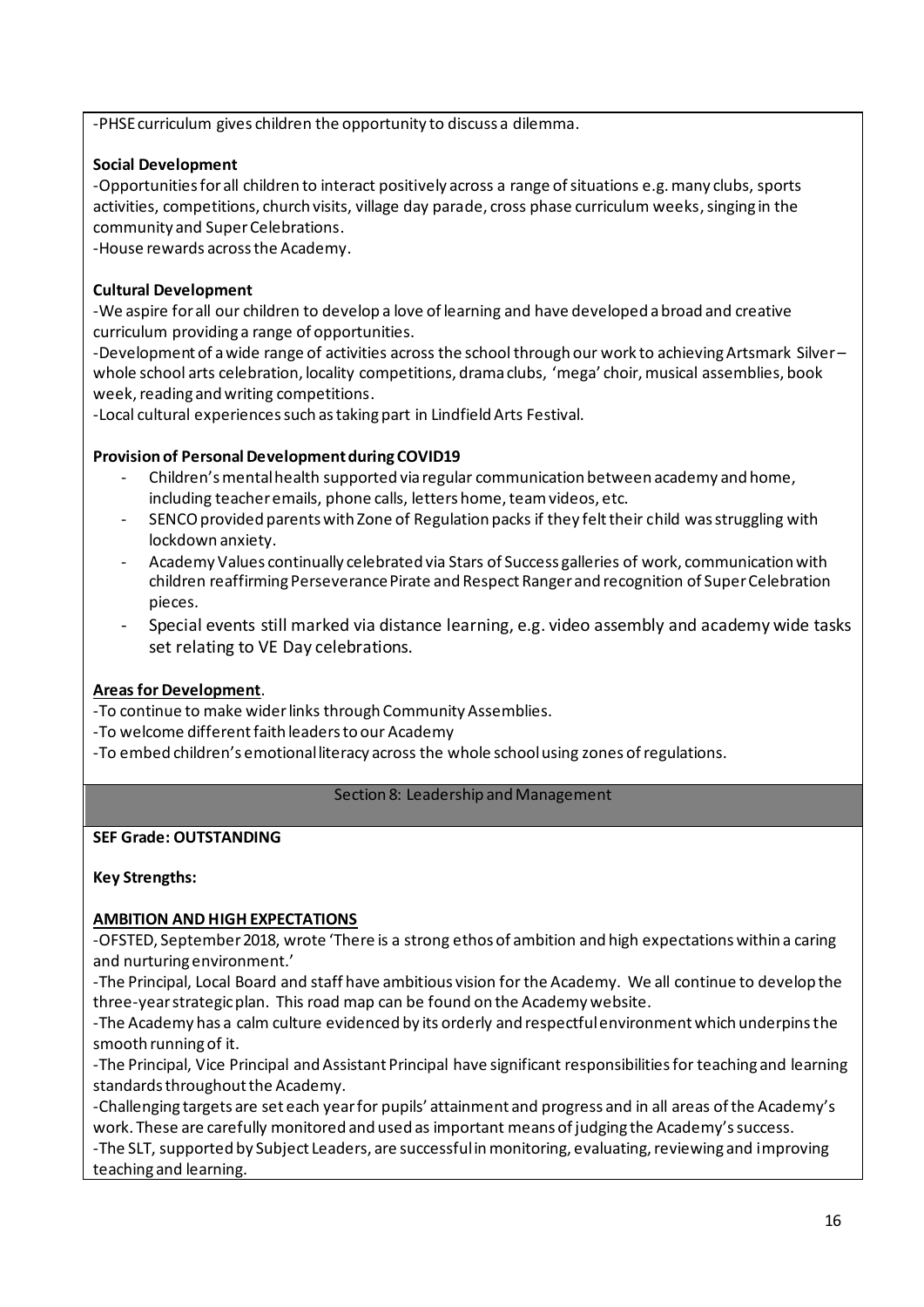-The Principal provides opportunities and support for staff development, including 'Iris connect' coaching. All staff engage with both internal and external opportunities for professional enhancement.

-Leaders support staff in dealing with tricky conversations with parents.

-We have a strong locality with an ethos of sharing expertise and CPD opportunities. Good practice is also shared through staff meetings, INSET Days, moderation sessions and year group meetings.

-The Academy is committed to shared planning and PPA sessions in order to provide the very best learning opportunities for our pupils whilst managing Teacher workload.

-The Academy is committed to equality of opportunity for all staff and children. The policy actively supports the code of equal opportunity and inclusion across all aspects of school life.

-The monitoring, evaluation and support of teaching and learning play a key role in our academy's effectiveness and improvement. Termly lesson visits are undertaken by the Principal, Vice Principal and Assistant Principal and the focus of these audits has a specific theme. Verbaland written feedback is given on all lessons to enable teachers to reflect on and progress their practice.

-Rapid Achievement Plan (RAP) Key Targets developed by all staff. Action Plans written and regularly reviewed on an annual cycle based on Academy data.

-RAP for Subjects is developed by subject leaders and is also reviewed midway through the year.

-Pupil Progress Meetings based on the internal tracking system happen with staff discussing disadvantaged children and more-able children first. If targets are not met then interventions will be identified on Action Plans.

-School leaders have lead INSET with other Academies and Schools within the locality on our broad and balanced curriculum.

-We welcome over 80 volunteers into the Academy. This has included links with local business in setting up an effective reading program.

-OFSTED, September 2018, wrote that 'parents, carers, governors and leaders from the Trust have full confidence in the leadership of the school.'

### **Provision during Covid 19**

**-**Dynamic Risk Assessmentregularly reviewed

-Regular communication with children staff and parents

### **SAFEGUARDING**

-The Academy's arrangements for safeguarding pupils meet all statutory requirements in full and they are very effective in providing an environment in which children thrive and do well.

-Academy Leaders have implemented effective procedures for the safeguarding of pupils and have successfully met all current government requirements, for example, child protection procedures and risk assessment. All staff are fully trained in keeping pupils safe from abuse, sexual exploitation and radicalization.

-Safeguarding is an integral part of all new staff induction procedures.

-CPOMS has been embedded for greater efficiency within Safeguarding.

-The school business manager maintains the single central record. Safety and security checks are carried out in line with DCSF requirements and records are kept.

-There are 5 Designated Safeguarding Officers for Child Protection.

-During our weekly Safeguarding Supervision Meetings, the SLT discuss Safeguarding issues from the previous week and update for the week ahead. SLT also meet with the local board member for Safeguarding once a term to go through the Safeguarding Peer Review Action plan.

-Staff complete the county 'Evolve' risk assessment for all educational visits.

-Staff supported in risk assessments by the EVC.

-Regular fire drills and lockdown drills are held.

-The Local Board have been DBS checked and have the necessary Safeguarding training.

-Our Medicines Officer monitors, evaluates and reviews current practice.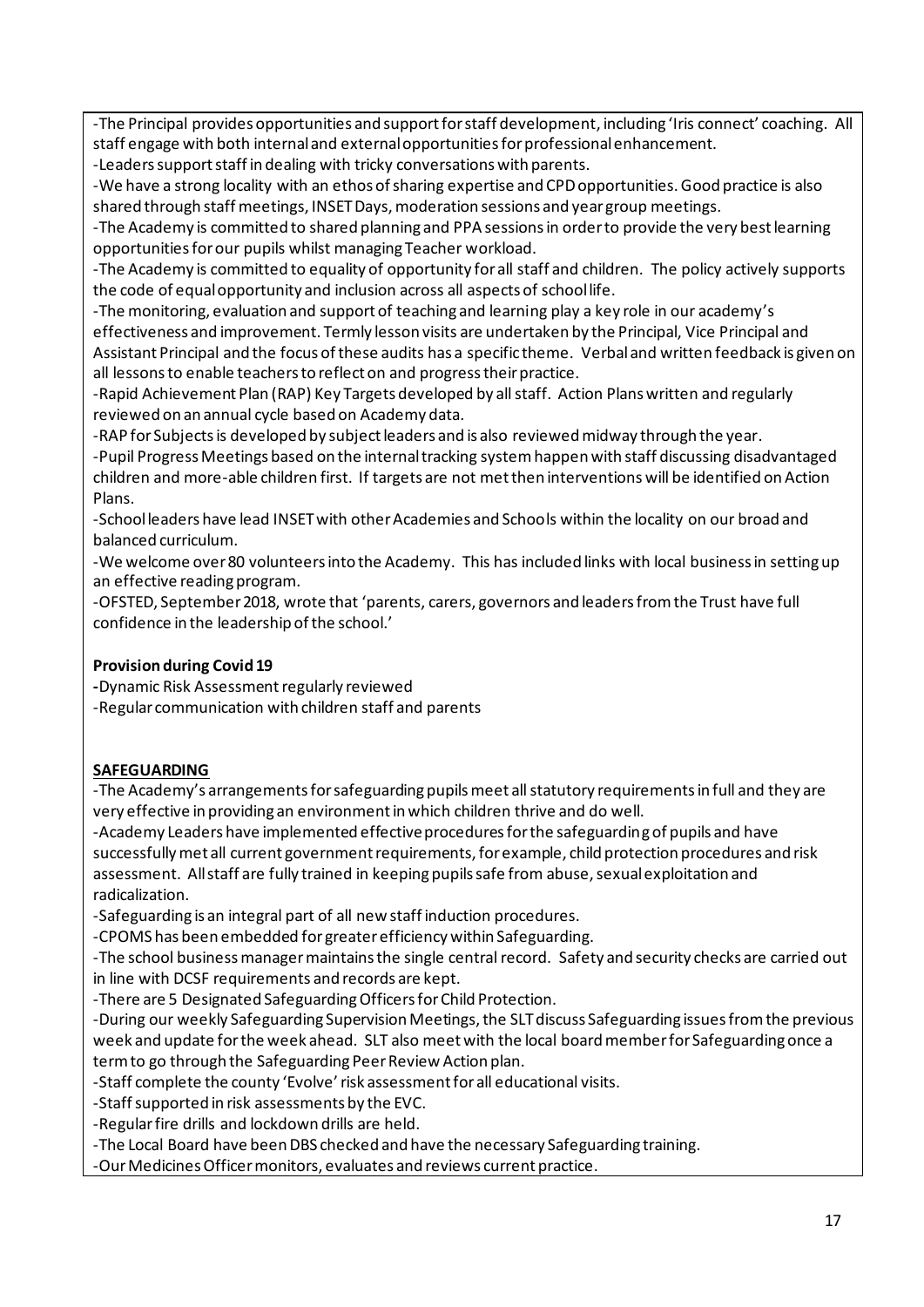-Local fire officers deliver an annual fire safety programmes raising awareness of the dangers to years R, 2 and 5.

-Our Premises Officer has undertaken a range of training courses to ensure site safety is maintained. Regular inspections are carried out with SLT, tree surgeons and fire technicians. All cleaning fluids are kept in a locked cupboard. There is a COSHH register, which is updated when new materials are purchased. A monthly temperature test on the water is carried out coupled with the annual water safety test. Annual PAT testing is carried out together with electricity and emergency lights test. Annual service on intruder alarms. Universal services carry out inspections on PE equipment. A snow plan is in place and reviewed every year together with the emergency response plan.

-Top ten risks from the Academy have been identified by the Risk Management Group. This group meet termly to discuss progress of risks.

#### **Safeguarding during Covid Outbreak 2020**

- A rota was in place to ensure there was a DSL on site every day.
- SENCO was on site.
- The school remained open during this challenging period for children of keyworkers and vulnerable families.
- Food vouchers were made available to families.
- The website was updated during this period with further options for contact numbers.
- Any families that had not made contact with staff each week were phoned for a welfare.
- Virtual coffee morning was held for parents of SEND pupils.
- CPOMS log maintained.
- Home visits carried out as part of Safeguarding follow up.
- Communication retained with a pupil who had technically transitioned to a new school but temporarily retained on roll during this time and ensured followed the distance learning.

#### **STAFF DEVELOPMENT AND WELL-BEING**

-Designated Staff Well-Being Champion in place (Assistant Principal).

-Teacher workload considerations are central to academy initiatives.

-Leaders ensure teacher voice is central to whole-school developments, ensuring workload impact is assessed.

-Whole school approach to professional development through IRIS Twilight sessions built upon over three years. Teachers continue to develop and reflect on their pedagogical knowledge.

-Continued highly effective professional and subject knowledge development takes place in regular staff meetings and INSETs (with key focus on curriculum development).

-Teacher Workload: Focused staff meetings have a structured and managed agenda. Meeting time adapted so staff can complete data captures, report writing and ILPs. Meaningful time given on staff meeting agendas to ensure a whole-academy approach to school development.

-Regular review of practice to ensure smarter approach to teacher workload.

-Shared PPA.

-Regular opportunities are given for teacher feedback when new initiatives are introduced.

-Well-being Wednesday introduced including snacks, quizzes and well-being bulletin.

-Well-being item included on staff meeting agendas.

-Introduction of Teams.

### **Wellbeing during Covid Outbreak 2020**

- Well-Being Wednesday continued to run with the monthly bulletin containing hints and tips and signposting useful resources.
- A weekly "How Are We?" e-mail was sent to touch base with all staff and provide an open door and gave advice on useful strategies.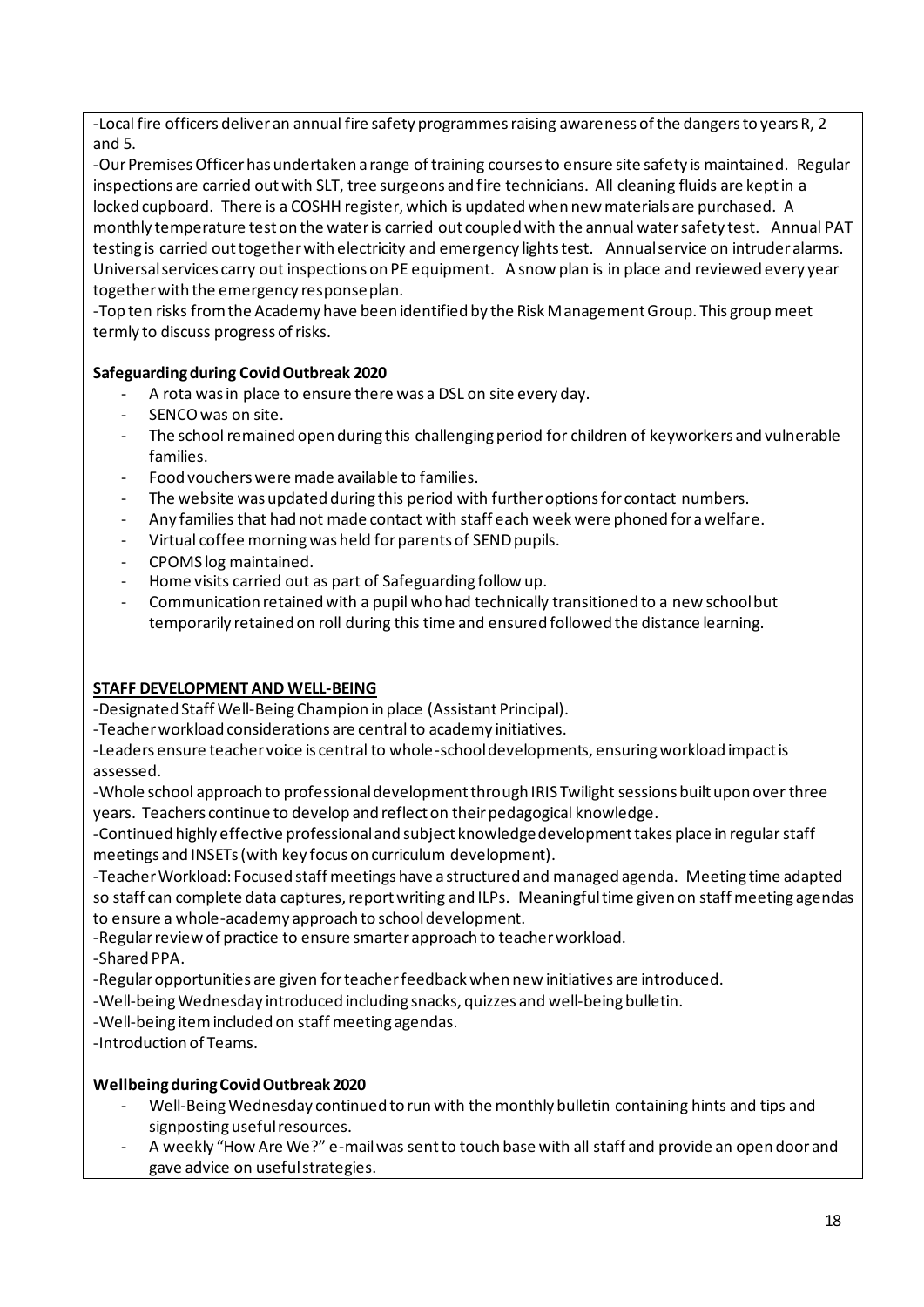- Refreshment was on hand for all staff who were rota-ed in work in the academy during this time.
- Staff morale was boosted by a range of innovative projects ranging from chalkboard messages, photo collages and interactive dance.
- A weekly staff on-line Zumba class was established.
- Year group WhatsApp allowed staff to keep in contact and support each other.
- Zoom TA meetings were held
- Use of quizzes, competitions and inspirational quotes kept staff motivated and enthused.
- Advice was available for all staff through e-mail or phone contact to assist with any areas of concern (welfare, education, health etc)

### **PARENTAL ENGAGEMENTAND PARTNERSHIPS**

-The OFSTED parent survey from September 2018 stated that 100% of parents agreed that their child is happy at school.

-The Academy has worked hard to improve the engagement of parents. Along with an open door policy, this regular engagement with parents includes: teacher drop in sessions, 'Principal Pop In' sessions, Newsletters, Read Write Inc. information letters, 'Welcome to the year group' meetings, '6 weeks in' meetings, parent volunteer requests, Learning Mentor sessions, ILP's shared at an additional SEN parents meeting, parent survey, Interim Reports and End of Year reports and Community events.

-The Academy provides a range of opportunities to hear the views of hard to reach parents and carers or those of vulnerable pupils through the use of the Learning Mentor and PP coordinator.

-Parent survey completed annually.

-There are regular updates on the Academy website to inform parents.

-Regular Tweets on Twitter.

-In response to feedback from the parent survey, a number of curriculum meetings are held.

-Parent information evenings have included: 6 weeks in, E-Safety, Year 1 Phonics, Year 2 SATS, Year 6 SATS, Assessment without levels and Supporting Maths at Home and Supporting Reading at Home.

-Regular SEND coffee mornings.

### **Provision During COVID19**

- Parents received a letter signposting websites which could offer support eg Young Minds and also gave them teaching strategies of how to adapt expectations for their child.
- Regular newsletters remained in place.
- Grab and Go for further books was made available with allocated days for different key stages.
- Zoom SEND coffee morning was held.
- E-mail links and phone conversations continued with our vulnerable families.
- Food vouchers were put in place.
- Phone calls home for children in Years 2-5 and non-attendees in other years.
- Farewell sessions for Year 2-5.
- Teams transition meetings to meet the new teacher.

### **Areas for Development:**

-Continue to raise the leadership potential and leadership capacity of all staff.

-Ensure that the Academy appraisal system continues to both challenge staff and support them in providing the best possible teaching and learning for all children.

-To further develop quality first teaching via the use of IRIS coaching technology.

-To continue to be efficient and monitor the Academy budget.

-To continue to review the Local Board 3 year Strategic Plan.

-Continuing and continuous vigilance in all matters related to safeguarding.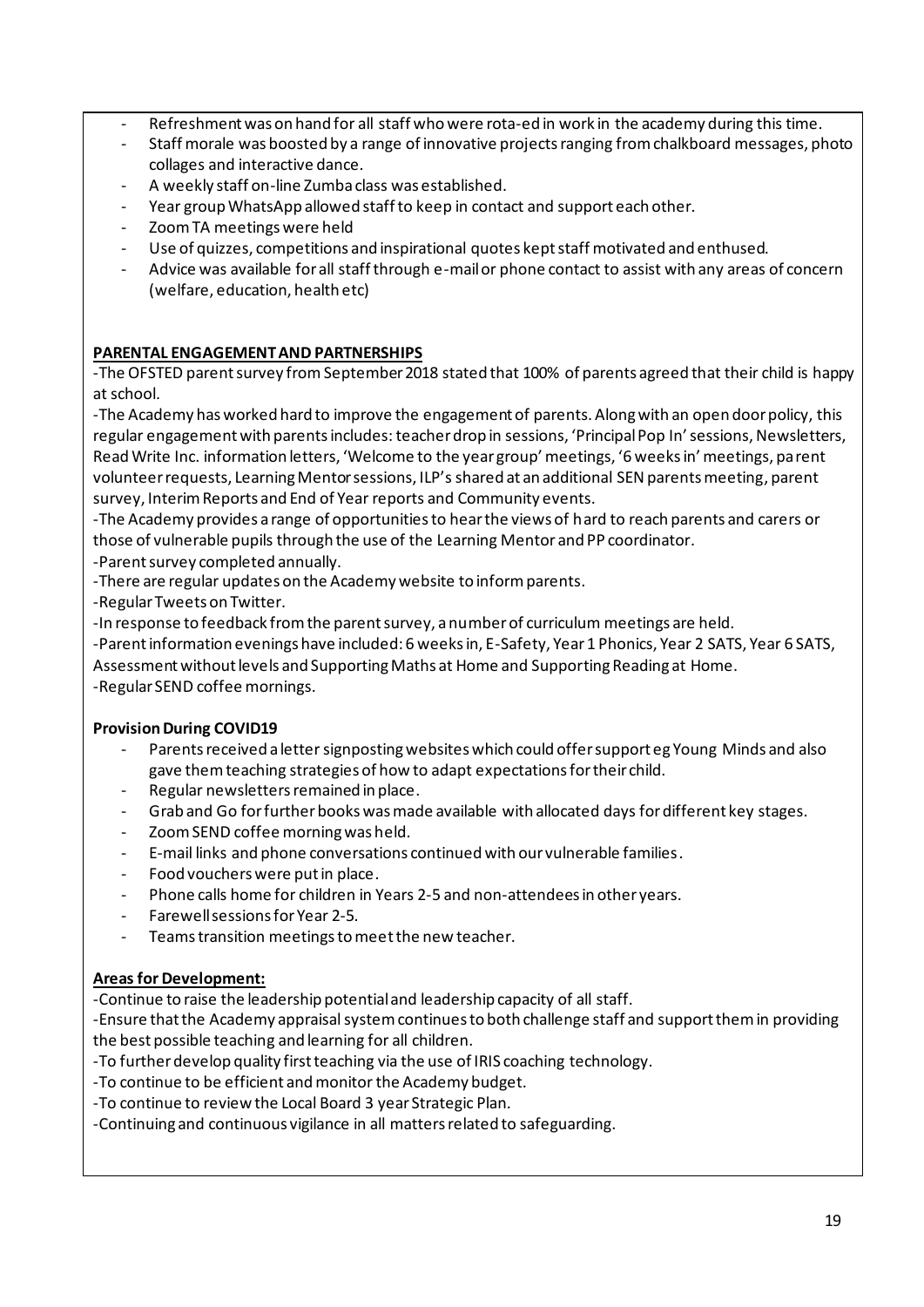#### Section 9: Early Years Provision

#### **SEF Grade: OUTSTANDING**

#### **Intent**

-The EYFS curriculum provides no limits or barriers to the children's achievements, regardless of their backgrounds, circumstances or needs. The high ambition it embodies is shared by all staff.

The four guiding principles shape our practice (unique child, positive relationships, enabling environment and Learning and Development).

-The curriculum promotes teaching and learning and stimulates the broad range of knowledge and skills that provide the foundation for good future progress through school and life.

-Curriculum is sequenced and takes account of baseline assessments.

-Children follow the whole school phonics programme of Read Write Inc. This is a daily programme of rigorous, interactive experiences that promote phonological awareness and key skills for reading and spelling. This programme continues throughout the Foundation Stage and into Key Stage 1.

-Focus on communication and language - 'All About Me' boxes. Children create them at home and fill them with things special to them to promote speaking and listening. Informs us of children's experiences and favourite / important things and events.

### **Implementation**

### **Phonics**

-Systematic approach to reading ensures all children learn and enjoy reading from day 1.

-Differentiated daily phonics lessons across the year group, with some children joining year 1 in the summer term.

-Actions created by a teacher match and reinforce the RWInc sounds. This has enabled the children to learn and remember phonics far more confidently.

-Children take home decodable texts closely matched to their phonic ability from our wide range of book banded books.

-Phonics is taught daily and digraphs are introduced earlier to support independent spelling attempts and 'tricky' words are taught in relation to weekly writing tasks.

-87.8% were expected or exceeding in reading in 2017.

-90% were expected or exceeding in reading in 2018.

### **Effectiveness of Leaders to drive improvement**

-Baseline assessments set the bench mark for closely tracking children's development using Target Tracker and weekly teacher generated tracking documents. This allows development to be tracked, closely supporting and extending individual learning in the inside and outside environment. TAs are trained to use the class tracking charts to focus challenge and support.

-Teachers and TAs undertook the National Pilot for Baseline assessments.

-Weekly Next Steps trackers are used by all teachers.

-Ability focused teaching has proved very effective in improving the standard of children's writing.

-Marking stickers are used to respond to writing and ensure children are clear about their ways forward.

-Independent writing is celebrated on the 'Star writers' display. The display is updated with new writing half termly to celebrate children's progress.

-Termly topics maximise opportunities for writing, including the use of modern and traditional tales, alongside classic texts and small world re-enacting.

-Weekly interventions are delivered for targeted groups and individuals to move them towards GLD; these include School Start, fine motor activities and number support.

-Learning Journeys have been adapted to allow more time to work on each text in greater depth.

-Maths is highly valued. Problem Solving Pineapple challenges, estimation stations and new accessible units are used for collections of natural objects to count, to engage children in maths activities.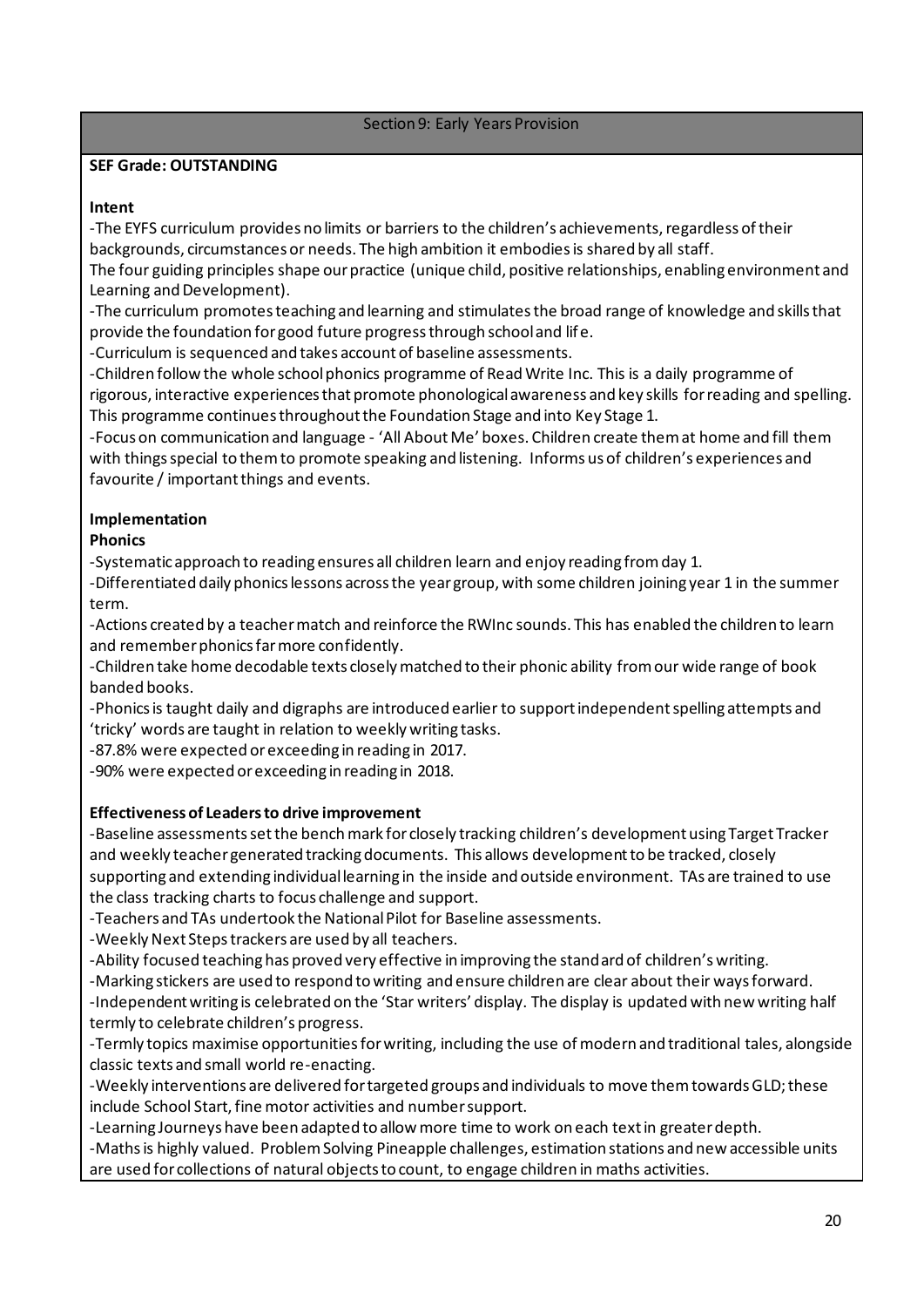#### **How teaching nurtures, engages and motivates**

-Independent challenges in writing and maths are encouraged during 'discovery time.' These are linked to the school values and rewarded by stickers, certificates and rainbow chart.

-Self-initiated and independent writing is a focus throughout the setting. Role-play dens responding to child interests have been created. Staff spend time talking to the children about what interests them and then create inviting spaces for writing, for example Super Heroes, Dinosaur Adventures and Paw Patrol. -Writing takes account of children's current interests and themes change regularly.

-Writing opportunities are incorporated into role play, for example when writing notes in a vet's surgery or completing appointment slips.

-Children use their own writing belts and mini clipboards to encourage writing in all areas.

-Outside, the children enjoy number tasks through physical games, for example throwing balls at number targets and beanbags into numbered hoops. Number characters and formation rhymes have been designed to enable children to recognise numbers, particularly the teen numbers. This has proved very effective. -Jigsaw Jenie times promote happy relationships and moments of calm. Our PSHE curriculum enables us to promote our British Values. Every day children learn about respecting each other, looking after our environment and making good choices.

-Exciting first hand experiences include; seasonal walks in grounds, village walks, police and firefighter visits, visits to local nursing homes, visits to the Bluebell Railway, incubating hens eggs and caring for chicks, visiting the local secondary school farm and cooking activities.

-Staff have developed the quality of opportunities for 'Understanding the World' in the outside learning environment. Bulbs and seeds have been donated by the community to enhance our growing area which includes a bug hotel.

-Participation in whole school events and enrichment weeks such as book week, role model week, antibullying week, diversity week. Joining in with community events such as Village Day.

#### **Safeguarding**

-All staff up to date with safeguarding training and procedures.

-Teachers visit nurseries in the summer term as part of a thorough transition plan.

-Home visits take place for every child in the first week of the Autumn term.

-Medical information is shared throughout the team and updated regularly.

-Trained Paediatric First Aider in the Year group.

#### **Behaviour**

-Class golden rules, which are linked to our Academy values and British Values are written with the children and displayed with the children's handprints.

-Rainbow chart used to reward and encourage good behaviour.

-Early dialogue with parents if behaviour issues arise.

-Use of home school diaries encourage regular communication.

-Introduction of 'Zones of Regulation' using The Colour Monster display to help say how they are feeling and regulate emotions

#### **Engagement with parents**

-Welcome meeting with new parents and story sessions for new children, visits to nursery settings and meeting with parents for children with additional needs.

-6 weeks in meeting has been adapted in response to previous feedback to include information about maths as well as reading, writing, phonics and classroom routines. Feedback from this year's event was 100% positive.

-Termly reports are sent home so all areas of learning are reported on throughout the year.

-Parents receive regular phonics information on new sounds being taught so they can support their children at home.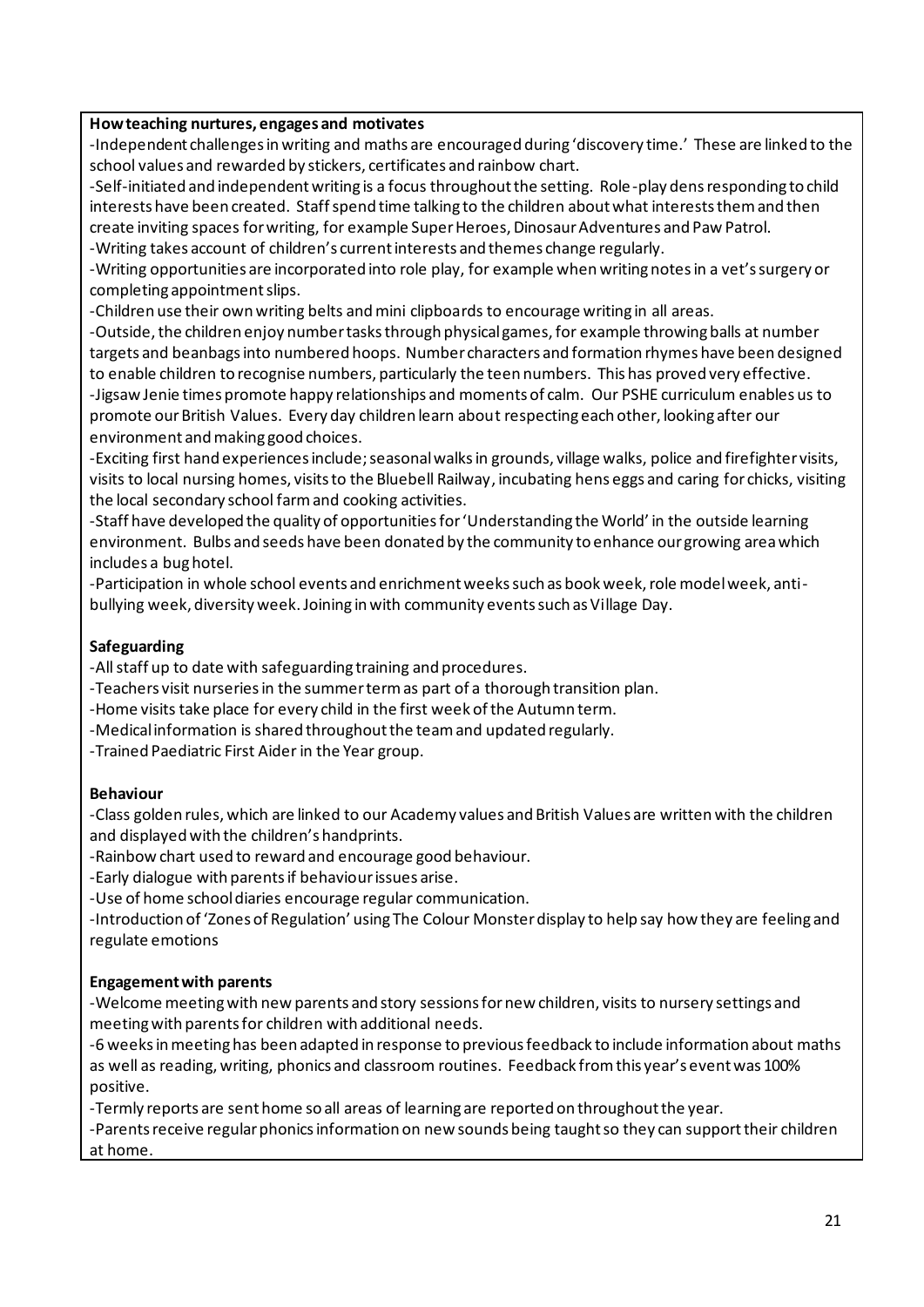-Sharing written next steps with parents at consultation meetings enables them to help their child reach individual targets. Parental feedback to interim reports is included in the learning journals.

-Class notice board shares overview of the week with suggestions for maths activities at home. Class reps share this information with working parents.

-Heroes at Home stars develop further home/school links, moments for celebration and provide parent voice in evidence.

-Pupil premium parents are invited to workshops with their child, receive 'home packs' and meet with PP coordinator.

-Parent volunteers are welcomed, valued and provide valuable support with learning.

-Parents invited in throughout the year to see children's work, e.g. for book looks, open days, EY Christmas performance and vehicle exhibition.

-Fortnightly informal 'reading pop in' has proved popular with parents and children.

-Open door policy at beginning and end of every day.

-To promote transition to Year 1, parents are invited to meet the Year 1 teachers and see their child's new classroom.

-Transition meeting held in the Summer term

-Each class visits a residential home to share books with the residents.

-Reading meeting for Early Years parents to provide information on supporting and promoting reading at home.

#### **Impact**

#### **Progress from starting points, attainment, disadvantaged consistency across all areas**

-Successful external moderation 2017. Commended by WS moderator for range and quality of evidence and teamwork. All judgements validated. Participated in West Sussex Moderation training and local moderation sessions in 2018. Team plan closely together, equivalent displays, learning prompts and provision in each class.

-GLD increased from 74% in 2017, 80% in 2018 and 82% in 2019

100% Pupil Premium (7 children) reached GLD in 2019

-Transition plan and activities with Year 1 evidences that pupils are thoroughly prepared for the next stage of their education.

-Pupils behave well. They follow the school values of respect and perseverance to manage their own feelings.

### **Provision during Covid 19**

-Weekly Home learning opportunities provided via the VLE / MyMaths platforms

-Access to range of reading materials available online

-Daily phonics sessions with teacher-made videos and linked home-school learning activities

-Weekly plans based on high-quality texts

-Daily writing opportunities with extra challenges provided for higher abilities

-Practical and hands-on maths for parents at home, PSP challenges for reasoning and problem solving

-Range of curriculum-based challenged linked to texts and topics to cover other areas of curriculum

-Regular communication via email and phone with parents throughout to support and celebrate children's learning and achievements

-Motivation and praise using our school values - stickers attached to emails to children

-Safeguarding of children has been high priority with weekly communication via email, phone, MyMaths with any lack of communication recorded via CPOMs and then followed up

-Children with additional needs have been supported via regular contact with class teachers and SENco

-Provision for vulnerable children continued during lockdown with places made available for them within the school setting